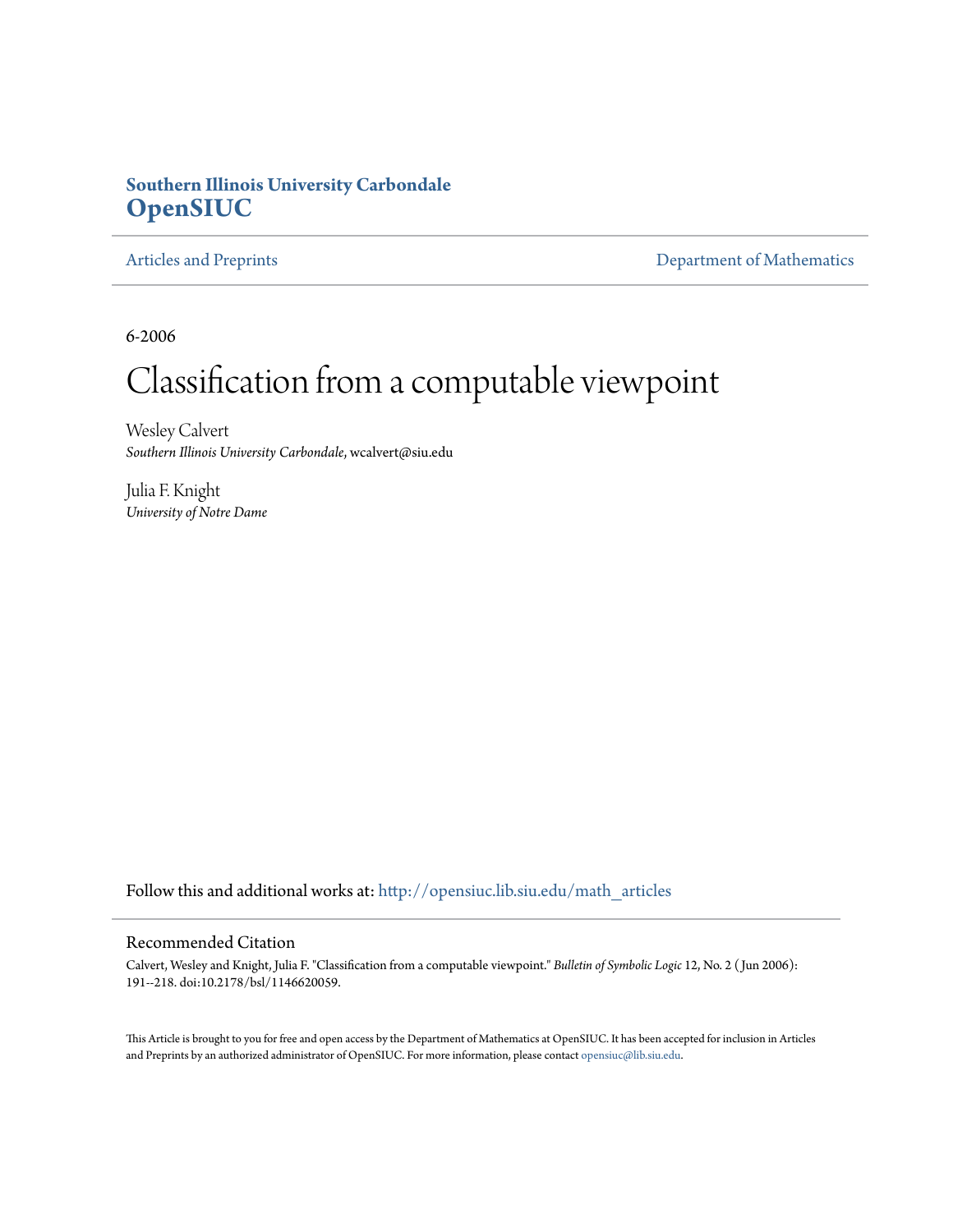# Classification From a Computable Viewpoint

### W. Calvert and J. F. Knight

June 15, 2005

# 1 Introduction

Classification is an important goal in many branches of mathematics. The idea is to describe the members of some class of mathematical objects, up to isomorphism or other important equivalence, in terms of relatively simple invariants. Where this is impossible, it is useful to have concrete results saying so. In model theory and descriptive set theory, there is a large body of work, showing that certain classes of mathematical structures admit classification, while others do not. In the present paper, we describe some recent work on classification in computable structure theory.

Section 1 gives some background from model theory and descriptive set theory. From model theory, we give sample structure and non-structure theorems for classes that include structures of arbitrary cardinality. We also describe the notion of Scott rank, which is useful in the more restricted setting of countable structures. From descriptive set theory, we describe the basic Polish space of structures for a fixed countable language with fixed countable universe. We give sample structure and non-structure theorems based on the complexity of the isomorphism relation, and on Borel embeddings.

Section 2 gives some background on computable structures. We describe three approaches to classification for these structures. The approaches are all equivalent. However, one approach, which involves calculating the complexity of the isomorphism relation, has turned out to be more productive than the others. Section 3 describes results on the isomorphism relation for a number of mathematically interesting classes—various kinds of groups and fields. In Section 4, we consider a setting similar to that in descriptive set theory. We describe an effective analogue of Borel embedding which allows us to make distinctions even among classes of finite structures. Section 5 gives results on computable structures of high Scott rank. Some of these results make use of computable embeddings.

We shall assume some background in computability— $m$ -reducibility, arithmetical and hyperarithmetical hierarchies,  $\Sigma_1^1$  and  $\Pi_1^1$  sets and relations. This material may be found in [46], or in [1].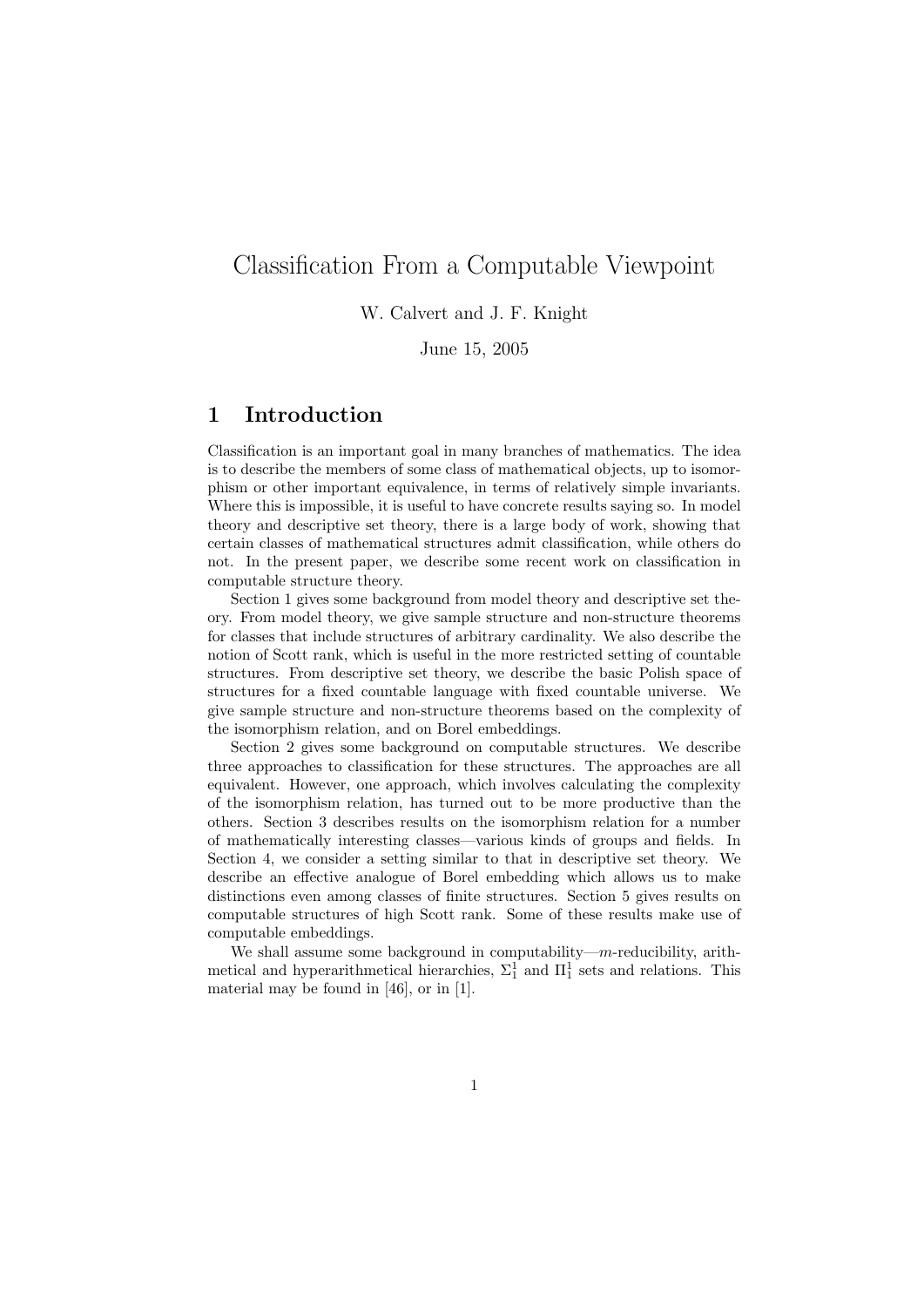#### 1.1 Background from model theory

In classical model theory, the basic setting is the class K of models for a countable complete elementary first order theory. If the theory has an infinite model, then there are models of all infinite cardinalities. For the theory of vector spaces over the rationals, each model is determined up to isomorphism by its dimension. More generally, for an  $\aleph_1$ -categorical theory T, each model is determined. up to isomorphism, by the dimension of a "strongly minimal" formula, with parameters satisfying a principal type [39], [2]. This is the prototypical structure theorem. For the theory of dense linear orderings without endpoints, or other unstable theory, there are  $2^{\kappa}$  non-isomorphic models of cardinality  $\kappa$ , for all  $\kappa \geq \aleph_1$ , too many to allow nice invariants [51]. (See [25] for a discussion of further structure and non-structure theorems in the setting of models having arbitrary cardinality.)

Vaught [54] focused attention on countable models. Let T be a countable complete elementary first order theory, and consider the number of countable models, up to isomorphism. There are familiar examples illustrating some possible numbers. For the theory of dense linear orderings without endpoints, the number is 1. For the theory of vector spaces over the rationals, the number is  $\aleph_0$ . For true arithmetic, the number is  $2^{\aleph_0}$ . Ehrenfeucht found an example for which the number is 3: the theory of dense linear orderings without endpoints, with a strictly increasing sequence of constants. The example is easily modified to give examples for which the number is n, for all  $n \geq 3$ . The Ehrenfeucht examples are described in [54]. Vaught showed that for a countable complete theory, the number of isomorphism types of countable models cannot be 2.

Vaught conjectured that for a countable complete theory, the number of countable models, up to isomorphism is either  $\leq \aleph_0$  or  $2^{\aleph_0}$ . Vaught's Conjecture has been proved for many special kinds of theories, including theories of linear orderings [47] and trees [53],  $\omega$ -stable theories [52], and superstable theories of finite rank [6]. In the setting of Vaught's Conjecture, the statement that T has  $2^{\aleph_0}$  isomorphism types of countable models is a non-structure theorem. The statement that  $T$  has only countably many isomorphism types of countable models is a kind of structure theorem. While it does not provide descriptions for the models, it holds out the possibility that there may be nice descriptions.

#### 1.2 Infinitary formulas

In describing countable structures, certain infinitary (but still first order) sentences are useful. For a language L, the  $L_{\omega_1\omega}$  formulas are infinitary formulas in which the disjunctions and conjunctions over countable sets. For a thorough discussion of  $L_{\omega_1\omega}$ , see Keisler's beautiful book [28]. Scott [49] proved the following.

**Theorem 1.1 (Scott Isomorphism Theorem).** Let  $A$  be a countable structure (for a countable language L). Then there is an  $L_{\omega_1\omega}$  sentence  $\sigma$  whose countable models are just the isomorphic copies of A.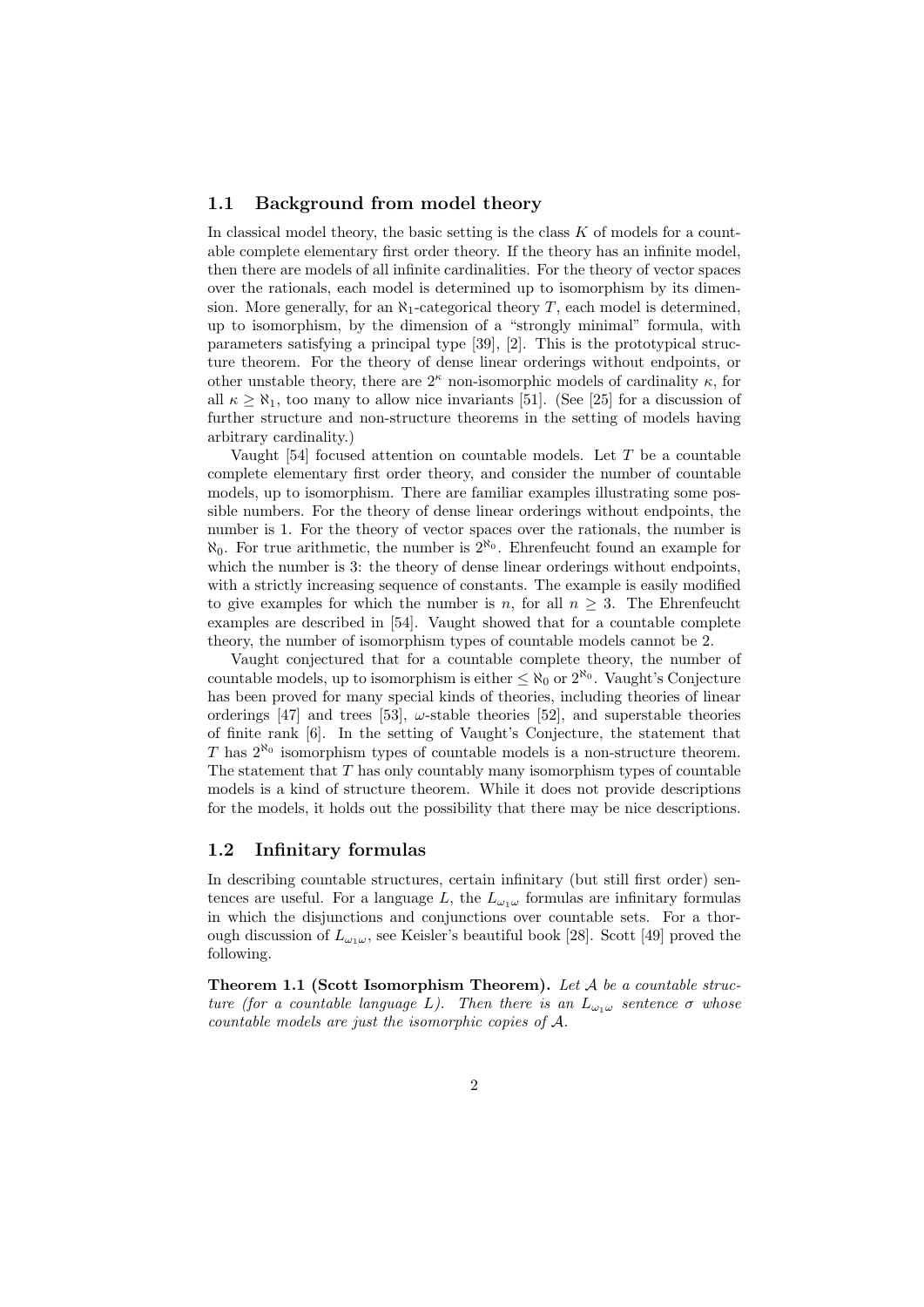A sentence  $\sigma$  with the property of Theorem 1.1 is called a *Scott sentence* for A. In proving Theorem 1.1, Scott assigned countable ordinals to tuples in  $A$ , and to  $A$  itself. There are several different definitions of *Scott rank* in use. We begin with a family of equivalence relations.

**Definition 1.** Let  $\overline{a}$ ,  $\overline{b}$  be tuples in A.

- 1.  $\bar{a} \equiv 0 \bar{b}$  if  $\bar{a}$  and  $\bar{b}$  satisfy the same quantifier-free formulas,
- 2. for  $\alpha > 0$ ,  $\overline{a} \equiv^{\alpha} \overline{b}$  if for all  $\beta < \alpha$ , for each  $\overline{c}$ , there exists  $\overline{d}$ , and for each  $\overline{d}$ , there exists  $\overline{c}$ , such that  $\overline{a}$ ,  $\overline{c} \equiv^{\beta} \overline{b}$ ,  $\overline{d}$ .

Our relations  $\equiv^{\alpha}$  differ from Scott's in that we consider tuples  $\bar{c}$  and  $\bar{d}$ , where Scott considered only single elements c and d.

#### Definition 2.

- 1. The Scott rank of a tuple  $\bar{a}$  in A is the least  $\beta$  such that for all  $\bar{b}$ ,  $\bar{a} \equiv^{\beta} \bar{b}$ *implies*  $(A, \overline{a}) \cong (A, \overline{b}).$
- 2. The Scott rank of the structure A, denoted by  $SR(A)$ , is the least ordinal  $\alpha$  greater than the ranks of all tuples in A.

**Example.** If A is an ordering of type  $\omega$ , then  $SR(\mathcal{A}) = 2$ .

Morley [40] showed that if  $T$  is a counter-example to Vaught's Conjecture, then the number of isomorphism types of countable models must be  $\aleph_1$ . The idea is behind the proof is that each model must have countable Scott rank, and for each countable ordinal  $\alpha$ , the number of models of rank  $\alpha$  must be countable or  $2^{\aleph_0}$ . Vaught's Conjecture holds for T iff for some countable ordinal  $\alpha$  either there are  $2^{\aleph_0}$  non-isomorphic models of rank  $\alpha$ , or else all countable models have Scott rank at most  $\alpha$ . Shelah's proof of Vaught's Conjecture for  $\omega$ -stable theories [52] involves putting a fixed countable ordinal bound on the Scott ranks of all models. For more information related to Scott rank, see [48].

#### 1.3 Background from descriptive set theory

Next, we turn to descriptive set theory. We mention only a few notions and results. For more information, see [24] or [5]. We describe a version of the basic setting. The structures are countable, with fixed universe  $\omega$ . The languages are also countable. For a given language L, we have a list  $(\varphi_n)_{n\in\omega}$  of all atomic sentences involving symbols from L plus constants from  $\omega$ . We may identify a structure A with the function  $f \in 2^{\omega}$  such that

$$
f(n) = \begin{cases} 1 & \text{if } A \models \varphi_n \\ 0 & \text{if } A \models \neg \varphi_n \end{cases}
$$

The class of all structures for the language, or functions in  $2^{\omega}$ , has a natural metric topology, where the distance between  $f, g \in 2^{\omega}$  is  $1/2^n$  if n is least such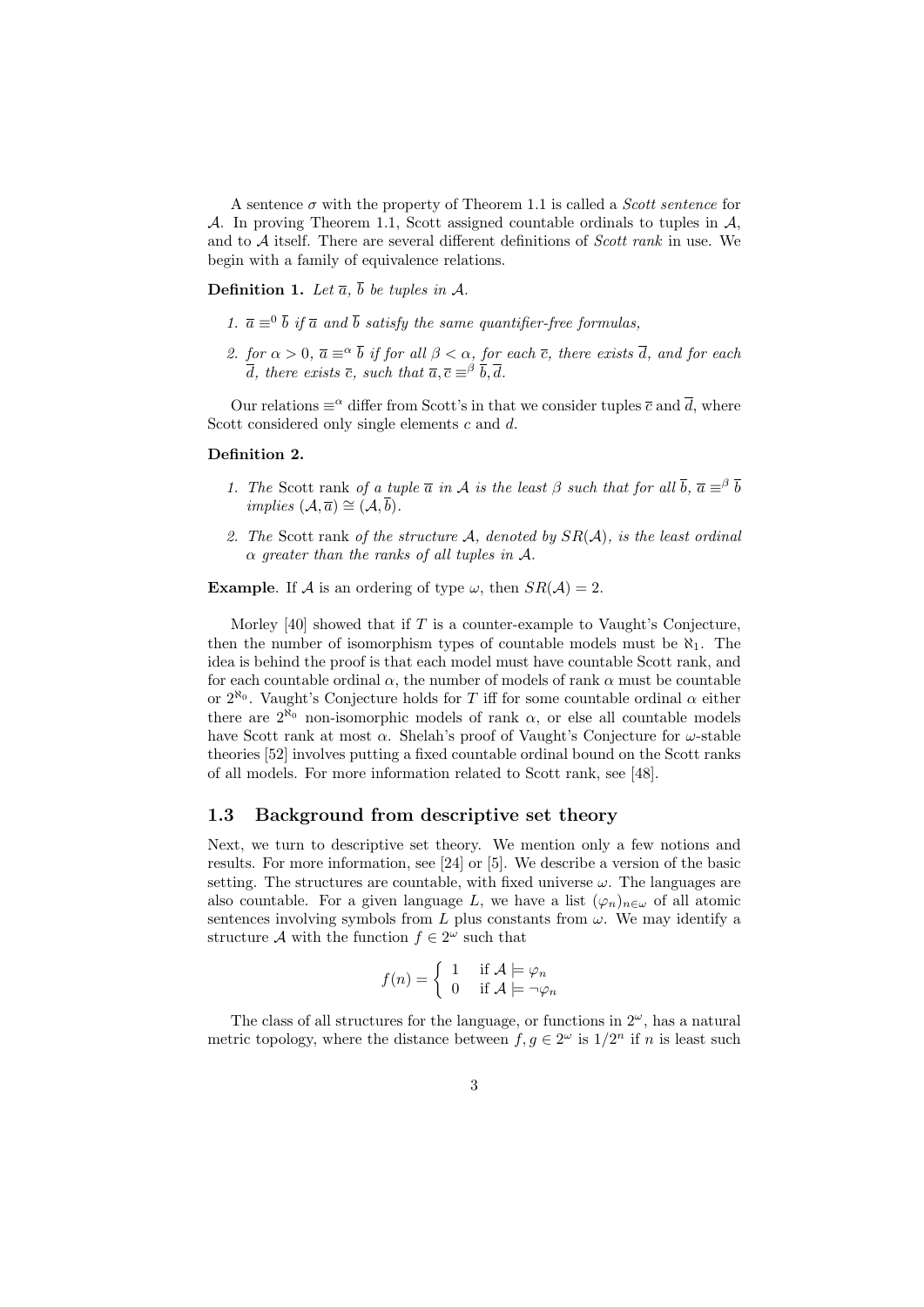that  $f(n) \neq g(n)$ . The class of structures for the language forms a *Polish space*; i.e., it is separable and complete. The basic open neighborhoods have the form  $N_{\sigma} = \{f \in 2^{\omega} : f \supseteq \sigma\}$ , where  $\sigma \in 2^{<\omega}$ . The *Borel* subsets are generated from the basic open neighborhoods, by taking countable unions and complements. We may also consider Borel subsets of a product of classes. We have Borel relations on a given class, and Borel functions from one class to another.

We consider classes  $K$ , contained in the Polish space described above, such that K is closed under isomorphism. By results of Scott [49], Vaught [55], and D. Miller [38], K is Borel iff it is the class of models of some  $L_{\omega_1\omega}$  sentence. We add the assumption that  $K$  is Borel. One approach to classification in this setting is to consider the isomorphism relation on  $K$ . A result saying that the isomorphism relation on a class  $K$  is Borel is a weak kind of structure theorem, and a result saying that the isomorphism relation is not Borel is a non-structure theorem.

For the class of vector spaces over Q, or the class of algebraically closed fields of a given characteristic, the isomorphism relation is Borel. More generally, for any class  $K$  with only countably many isomorphism types, the isomorphism relation is Borel. The converse is not true. For example, if  $K$  is the class of Archimedean ordered fields, then there are  $2^{\aleph_0}$  different isomorphism types, but the isomorphism relation is still Borel. For the class of linear orderings, the isomorphism relation is not Borel. Perhaps surprisingly, Hjorth [23] showed that for the class of torsion-free Abelian groups, the isomorphism relation is not Borel.

There is a second approach to classification, which involves comparing classes, and provides a great deal of information. This is the approach of Friedman and Stanley [16].

**Definition 3.** Let  $K$ ,  $K'$  be classes of structures. We say that  $\Phi$  is a Borel embedding of K in K' if  $\Phi$  is a Borel function from K to K', and for  $\mathcal{A}, \mathcal{A}' \in K$ ,  $\mathcal{A} \cong \mathcal{A}'$  iff  $\Phi(\mathcal{A}) \cong \Phi(\mathcal{A}')$ . (More properly, we might say that  $\Phi$  is an embedding of K in K' up to isomorphism, or an embedding of K/≃ in K'/≅.)

**Notation:** We write  $K \leq_B K'$  if there is a Borel embedding of K in K'.

**Proposition 1.2.** The relation  $\leq_B$  is a partial order on the set of all classes.

A Borel embedding gives us a way of transferring descriptions from one class to another. If  $K \leq_B K'$ , under the Borel embedding  $\Phi$ , and  $K'$  has simple invariants, then we may describe  $A \in K$  by giving the invariants for  $\Phi(A)$ . We say that K is *Borel complete* if for all  $K'$ ,  $K' \leq_B K$ ; equivalently,  $K' \leq_B K$ , where  $K'$  is the class of all structures for a language with at least one at least binary relation symbol. Our intuition says that  $K'$  cannot be classified, so the statement that  $K$  is Borel complete is a convincing non-structure theorem. Friedman and Stanley [16] produced Borel embeddings of undirected graphs in fields of arbitrary characteristic, trees, and linear orderings, showing that all of these classes are "Borel complete". We shall say more later about some of these embeddings.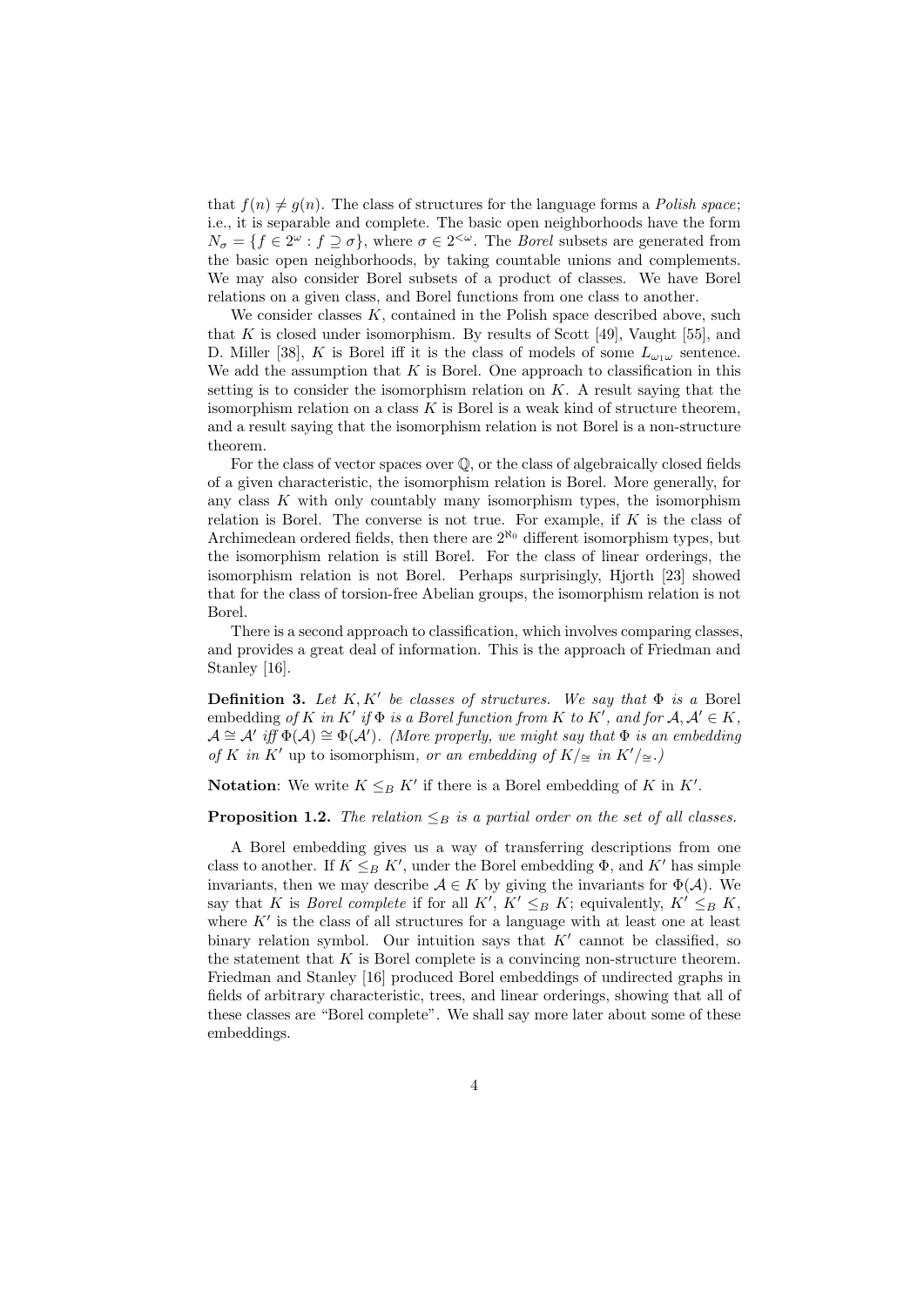## 2 Computable structures

We now turn to computable structures. The languages that we consider are computable; i.e., the set of non-logical symbols is computable, and we can effectively determine the kind (relation or function) and the arity. The structures have universe a subset of  $\omega$ , and we identify a structure A with its atomic diagram  $D(\mathcal{A})$ . A structure  $\mathcal A$  is computable if  $D(\mathcal{A})$  is computable. Then a computable index for A is a number e such that  $\varphi_e$  is the characteristic function of  $D(\mathcal{A})$ . We write  $\mathcal{A}_e$  for the structure with index e (if there is such a structure).

#### 2.1 Computable infinitary formulas

In describing computable structures, it is helpful to use *computable infinitary* formulas. Roughly speaking, these are infinitary formulas in which the disjunctions and conjunctions are over computably enumerable sets. For a more thorough discussion, see [1].

Example: There is a natural computable infinitary sentence whose models are just the Abelian p-groups—the conjunction of the usual axioms for Abelian groups, plus  $\ddotsc$ 

$$
\forall x \bigvee_n \underbrace{x + \ldots + x}_{p^n} = 0.
$$

All together, computable infinitary formulas have the same expressive power as those in the least admissible fragment of  $L_{\omega_1,\omega}$ . The usefulness comes from the following classification.

#### Complexity of formulas

- 1. A computable  $\Sigma_0$  and  $\Pi_0$  formula is a finitary open formula.
- 2. For  $\alpha > 0$ , a computable  $\Sigma_{\alpha}$  formula  $\varphi(\overline{x})$  is a c.e. disjunction of formulas of the form  $\exists \overline{u} \psi(\overline{u}, \overline{x})$ , where  $\psi$  is computable  $\Pi_{\beta}$  for some  $\beta < \alpha$ .
- 3. For  $\alpha > 0$ , a computable  $\Pi_{\alpha}$  formula is a c.e. conjunction of formulas of the form  $\forall \overline{u} \psi(\overline{u}, \overline{x})$ , where  $\psi$  is computable  $\Sigma_{\beta}$  for some  $\beta < \alpha$ .

**Proposition 2.1.** Satisfaction of computable  $\Sigma_{\alpha}$  (or  $\Pi_{\alpha}$ ) formulas in computable structures is  $\Sigma^0_\alpha$  (or  $\Pi^0_\alpha$ ), with all possible uniformity.

There is a version of Compactness for computable infinitary formulas which, unlike the usual Compactness, can be used to produce computable structures. The original result of this kind, for weak second order logic, is due to Kreisel (in a footnote in [35]). Barwise [4] gave a result for countable admissible fragments of  $L_{\omega_1\omega}$ . The special case below, with its corollaries, may be found in [1].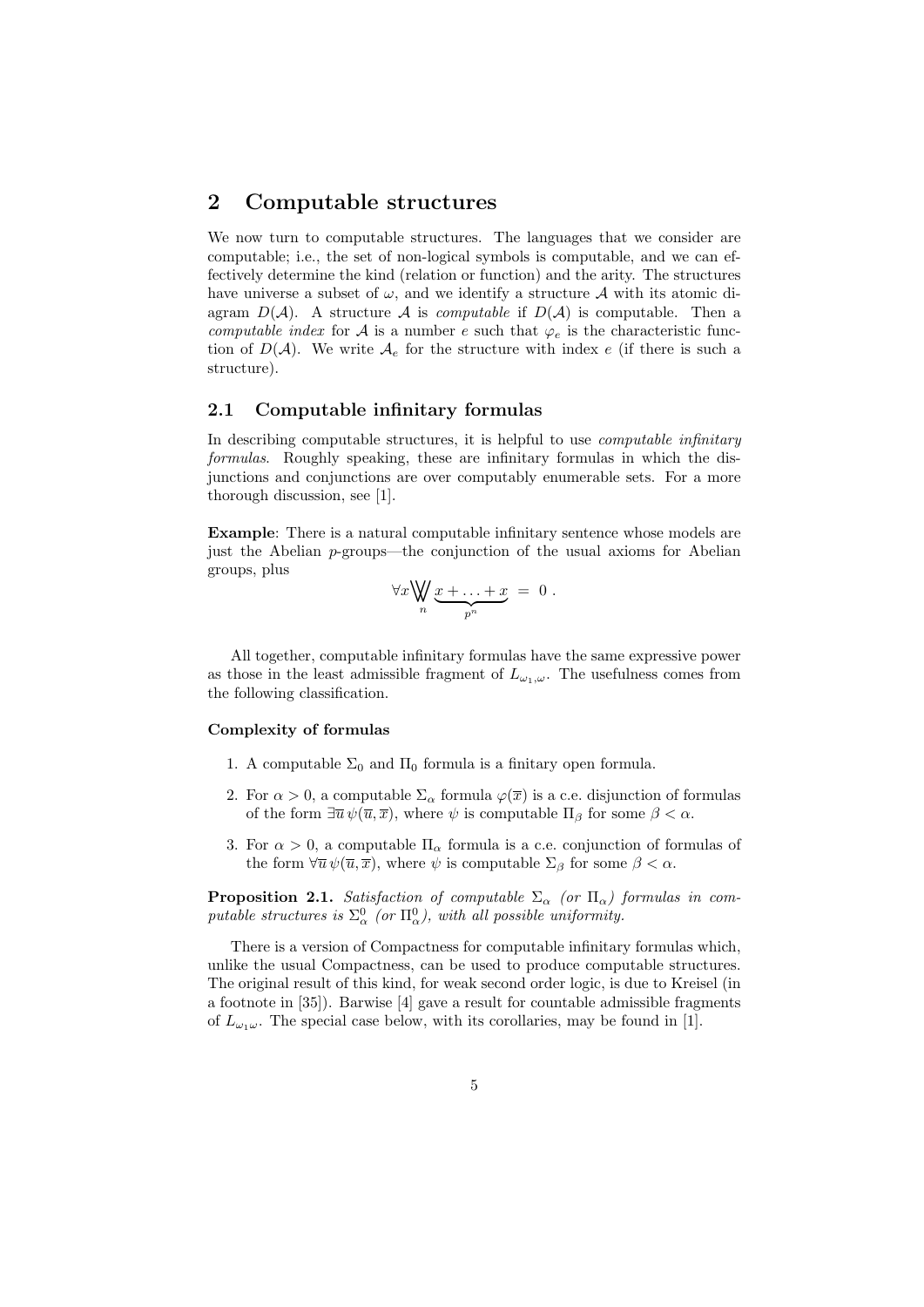Theorem 2.2 (Barwise-Kreisel Compactness). If  $\Gamma$  is a  $\Pi_1^1$  set of computable infinitary sentences and every  $\Delta_1^1$  subset has a model, then  $\Gamma$  has a model.

Corollary 2.3. If  $\Gamma$  is a  $\Pi_1^1$  set of computable infinitary sentences and every  $\Delta_1^1$  subset has a computable model, then  $\Gamma$  has a computable model.

The next two corollaries illustrate the power of computable infinitary formulas to describe computable structures.

Corollary 2.4. If  $A$  and  $B$  are computable (or hyperarithmetical) structures satisfying the same computable infinitary sentences, then  $A \cong \mathcal{B}$ .

Corollary 2.5 (Nadel [42]). Let  $A$  be a computable (or hyperarithmetical) structure. If  $\bar{a}$  and  $\bar{b}$  are tuples in A satisfying the same computable infinitary formulas, then there is an automorphism of A taking  $\bar{a}$  to  $\bar{b}$ .

The final corollary is a special case of a stronger result, due to Ressayre [45].

Corollary 2.6 (Ressayre). Let A be a computable (or hyperarithmetical) structure, and let  $\Gamma$  be a  $\Pi_1^1$  set of computable infinitary sentences involving finitely many new symbols, in addition to those in the language of  $A$ . If every  $\Delta_1^1$  subset of  $\Gamma$  is satisfied in an expansion of A, then A has an expansion satisfying Γ.

#### 2.2 Structure and non-structure theorems

Certain classes of structures arising in computable structure theory can be classified simply. Goncharov [18], [17] showed that the Boolean algebras with a property of "computable categoricity" are the ones with only finitely many atoms, and the linear orderings with this property are the ones with finitely many successor pairs. In a talk in Kazan in 1997, Goncharov stated a large number of further problems, calling for classification of further classes of computable structures. Some of these problems seemed likely to have nice answers, while others did not. At the end of the talk, Shore asked Goncharov what would make him give up. Shore's question was considered in [21]. The aim was to find convincing statements for structure and non-structure theorems, like those in model theory and descriptive set theory.

Let  $K$  be a class of structures, closed under isomorphism. Let  $K<sup>c</sup>$  be the set of computable elements of K. Let  $I(K)$  be the set of computable indices for elements of  $K<sup>c</sup>$ . We suppose that there is a computable infinitary sentence for which  $K^c$  is the class of computable models. Equivalently,  $I(K)$  is hyperarithmetical. In [21], three different approaches are discussed. All give intuitively correct answers for some familiar classes (e.g., Q-vector spaces can be classified, linear orderings cannot).

The first approach involves "Friedberg enumerations".

**Definition 4.** An enumeration of  $K^c/\simeq$  is a sequence  $(\mathcal{C}_n)_{n\in\omega}$  of elements of  $K^c$  such that for all  $\mathcal{A} \in K^c$ , there exists n such that  $\mathcal{C}_n \cong \mathcal{A}$ ; i.e., the sequence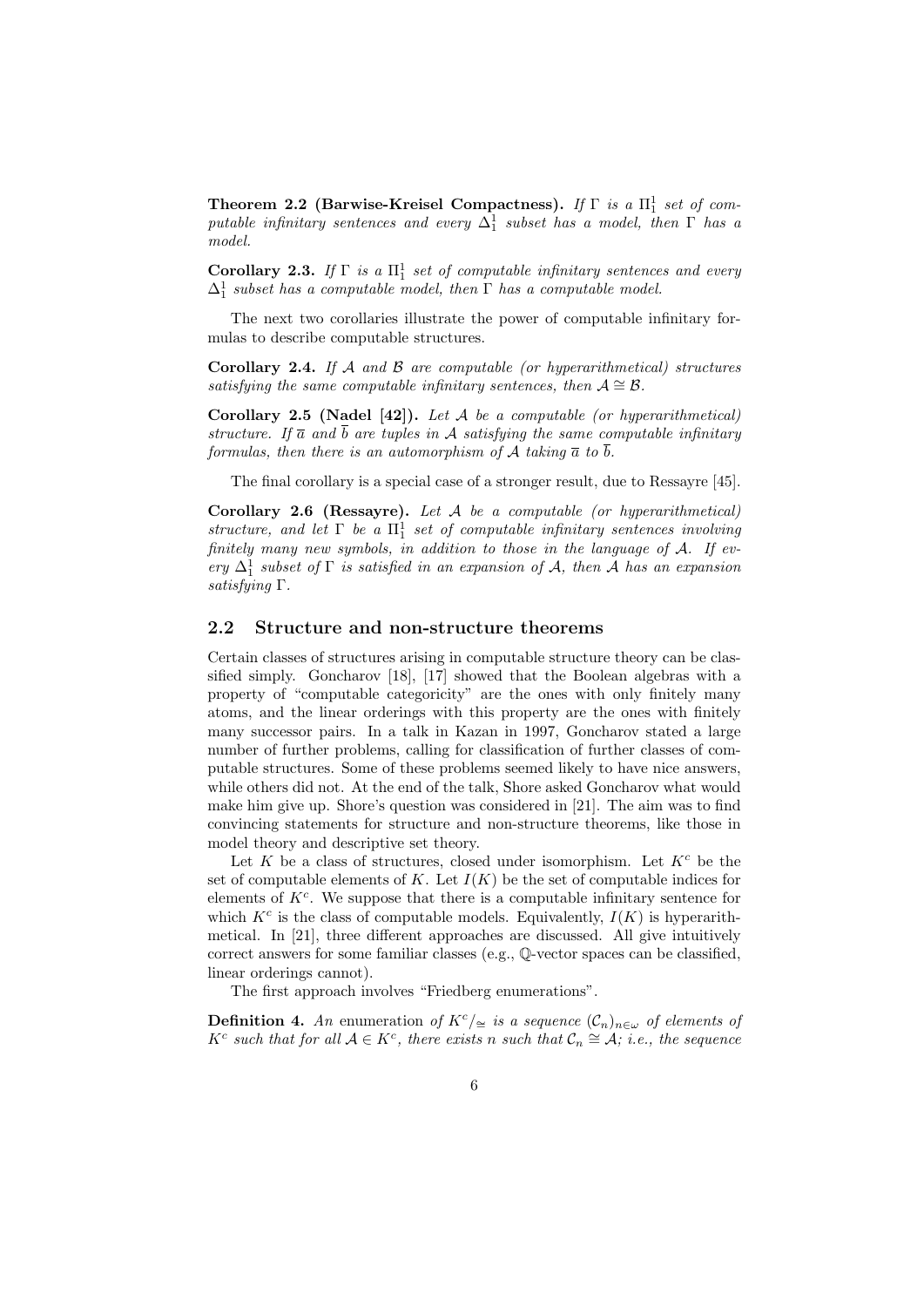represents all isomorphism types of computable members of  $K$ . The enumeration is Friedberg if for each  $A \in K^c$ , there is a unique n such that  $C_n \cong A$ ; i.e., each isomorphism type appears just once.

The complexity of the enumeration is that of the sequence of computable indices for elements of K. Saying that  $K<sup>c</sup>/\approx$  has a hyperarithmetical Friedberg enumeration is an assertion of classifiability. Lack of repetition in the list reflects understanding of the different isomorphism types. This approach has considerable appeal. For one thing, in mathematical practice, a classification is often given by a list—think of the classification of finite simple groups. Another attractive feature of this approach is that it fits with an established body of work on enumerations, in computability and computable structure theory [15].

The second approach to classification considered in [21] is related to Scott ranks and Scott sentences. The result below, a consequence of Corollary 2.5, says which Scott ranks are possible for computable structures. We have already mentioned computable ordinals. These are the order types of computable well orderings of  $\omega$ , and they form a countable initial segment of the ordinals. The first non-computable ordinal is denoted by  $\omega_1^{CK}$ . Nadel used a different definition of Scott rank, but his work in [42] shows the following.

**Theorem 2.7.** For a computable structure  $A$ ,  $SR(A) \leq \omega_1^{CK} + 1$ .

There are computable structures taking the maximum possible rank. Harrison [22] proved the following.

Proposition 2.8 (Harrison). There is a computable ordering of type  $\omega_1^{CK}(1+\eta)$  (with a first interval of type  $\omega_1^{CK}$ , followed by densely many more).

*Proof.* Kleene showed that there is a computable tree  $T \subseteq \omega^{\lt \omega}$  with a path but no hyperarithmetical path. Let  $\lt$  be the Kleene-Brouwer ordering on  $T$ . Under this ordering,  $\sigma < \tau$  iff either  $\sigma$  properly extends  $\tau$  or else there is some first n on which  $\sigma$  and  $\tau$  differ, and for this  $n, \sigma(n) < \tau(n)$ . Harrison showed that  $(T, <)$  has order type  $\omega_1^{CK}(1+\eta) + \alpha$ , where  $\alpha$  is a computable ordinal. There is an initial segment of type  $\omega_1^{CK}(1+\eta)$ .

 $\Box$ 

The Harrison ordering has Scott rank  $\omega_1^{CK} + 1$ . If a is an element outside the initial interval of type  $\omega_1^{CK}$ , then a has Scott rank  $\omega_1^{CK}$ .

Theorem 2.9. For a computable structure A.

- 1.  $SR(\mathcal{A}) < \omega_1^{CK}$  if there is some computable ordinal  $\beta$  such that the orbits of all tuples are defined by computable  $\Pi_{\beta}$  formulas.
- 2.  $SR(\mathcal{A}) = \omega_1^{CK}$  if the orbits of all tuples are defined by computable infinitary formulas, but there is no bound on the complexity of these formulas.
- 3.  $SR(\mathcal{A}) = \omega_1^{CK} + 1$  if there is some tuple whose orbit is not defined by any computable infinitary formula.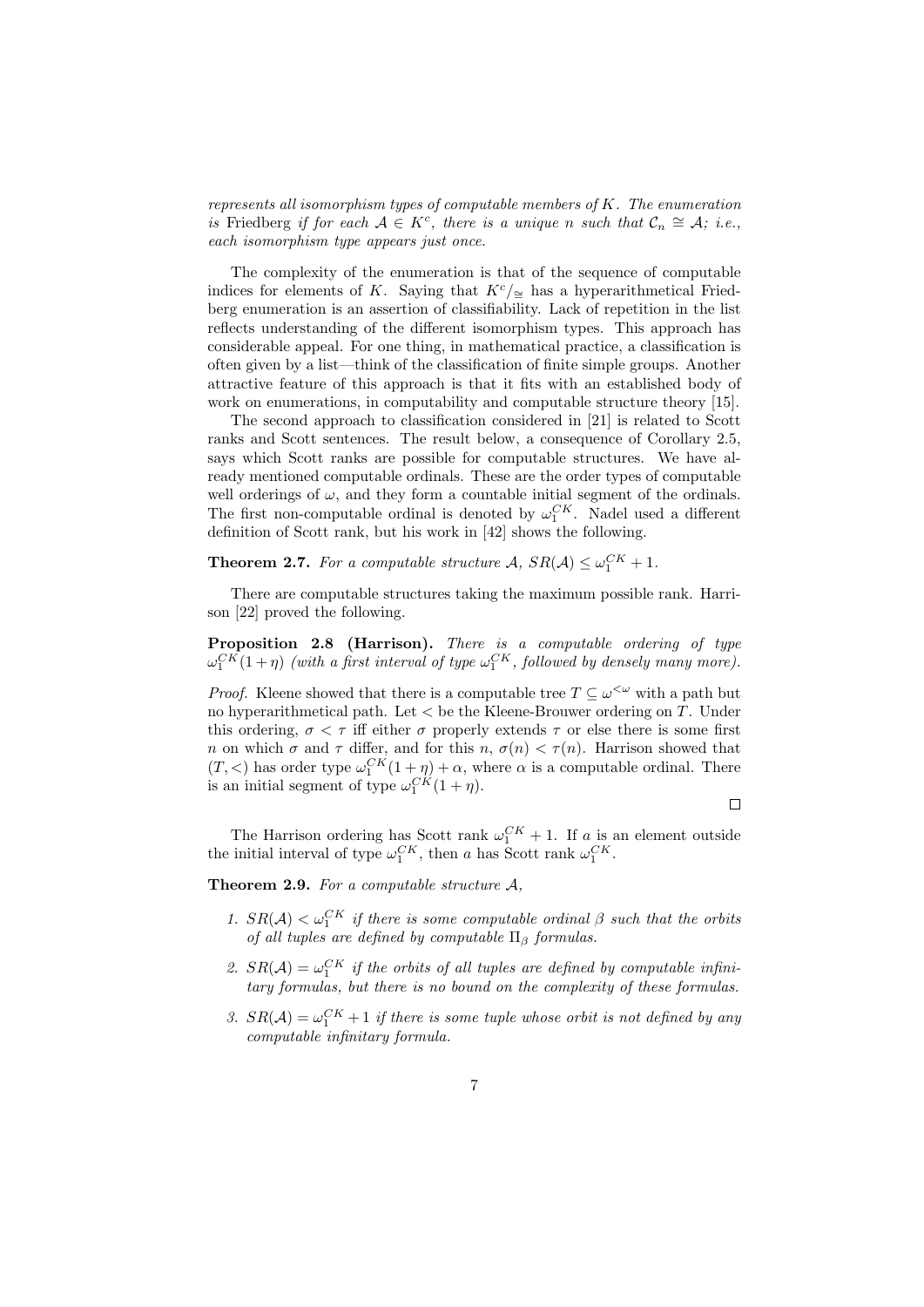If a computable structure has low Scott rank, then we expect it to have a simple Scott sentence. Nadel [42], [43] showed the following.

Theorem 2.10 (Nadel). A computable (or hyperarithmetical) structure has computable Scott rank iff it has a computable infinitary Scott sentence.

Proposition 2.11. Suppose K is a class of structures closed under isomorphism. If there is a computable bound on the Scott ranks of elements of  $K^c$ , then there is a computable ordinal  $\alpha$  such that the elements of  $K^c$  all have computable  $\Pi_{\alpha}$  Scott sentences.

If we understand that goal of computable classification is to describe each computable member of  $K$ , so as to distinguish its computable copies from other computable structures, then something weaker than a Scott sentence may suffice. A pseudo-Scott sentence for  $A$  is a sentence whose computable models are just the computable copies of  $A$ . We do not know whether there is a computable structure with a computable infinitary pseudo-Scott sentence but no computable infinitary Scott sentence. What we can prove is the following.

Proposition 2.12. Let K be a class of structures closed under isomorphism. Then the following are equivalent.

- 1. There is a computable ordinal  $\alpha$  such that any elements of  $K^c$  satisfying the same computable  $\Pi_{\alpha}$  sentences are isomorphic.
- 2. Each  $A \in K^c$  has a computable infinitary pseudo-Scott sentence.

The statements in Proposition 2.12 are structure theorems.

We turn to the third approach.

**Definition 5.** The isomorphism problem for  $K$  is

$$
E(K) = \{(a, b) : a, b \in I(K) \& \mathcal{A}_a \cong \mathcal{A}_b\}.
$$

The statement that  $E(K)$  is hyperarithmetical is one more structure theorem. For the class of computable models of a computable infinitary sentence, the three approaches are equivalent.

**Theorem 2.13.** If  $I(K)$  is hyperarithmetical, then the following are equivalent:

- 1. there is a computable ordinal  $\alpha$  such that any two members of  $K^c$  satisfying the same computable  $\Pi_{\alpha}$  sentences are isomorphic,
- 2.  $E(K)$  is hyperarithmetical,
- 3. K<sup>c</sup>/≃ has a hyperarithmetical Friedberg enumeration.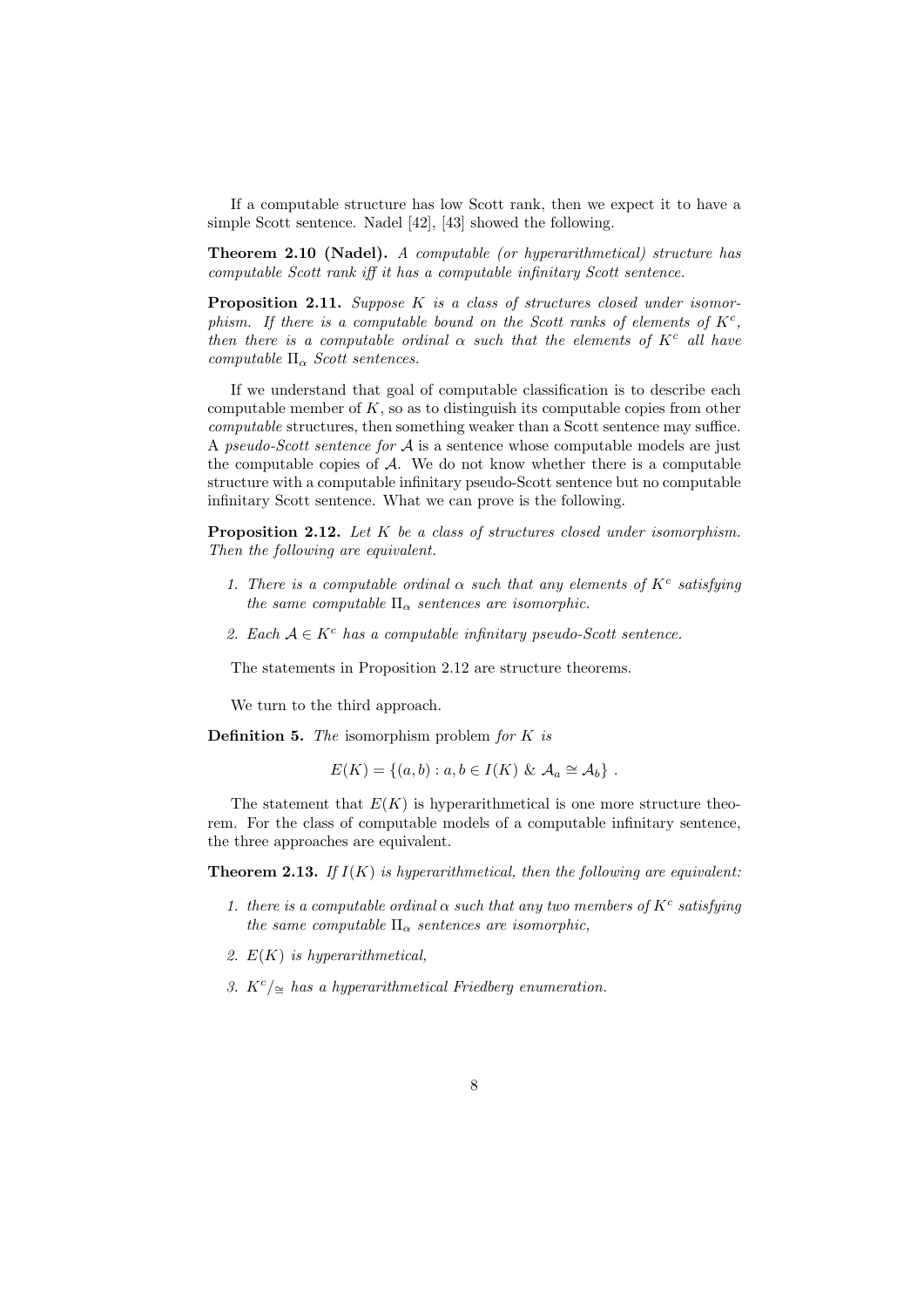Proof. It is not difficult to show that 1 implies 2 and 2 implies 3. To see that 3 implies 1, we form a hyperarithmetical structure  $A^*$  including all structures in  $K<sup>c</sup>$ , made disjoint. We also include a set corresponding to  $I(K)$  and a relation Q associating each index  $a \in I(K)$  with the elements of the corresponding structure  $A_a$ . Let I be a hyperarithmetical subset of  $I(K)$ , representing indices in the Friedberg enumeration. We add this to  $\mathcal{A}^*$ . Let  $a, b$  be new constants, and let  $\Gamma(a, b)$  be a  $\Pi_1^1$  set of computable infinitary formulas saying  $a, b \in I$ ,  $x \neq y$ , and for all computable ordinals  $\alpha$ ,  $\mathcal{A}_a$  and  $\mathcal{A}_b$  satisfy the same computable  $\Pi_a$ sentences. If 1 fails, then every  $\Delta_1^1$  subset of  $\Gamma(a, b)$  is satisfiable in  $\mathcal{A}^*$ . Then using Corollary 2.6, we can show that the whole set is satisfiable. This is a contradiction.

 $\Box$ 

# 3 Isomorphism problems

Proposition 2.12 says that the three approaches to classification for computable structures are all equivalent. The first approach, involving Friedberg enumerations, is certainly appealing. However, the third approach, involving isomorphism problems, has proved to be more productive. When we attempt to determine, for various specific classes  $K$ , whether there is a hyperarithmetical Friedberg enumeration of  $K^c/\simeq$ , it seems that we must first calculate the complexity of  $E(K)$ . In this section, we give a number of these calculations, mainly from [7], [8].

Of course, if  $I(K)$  is hyperarithmetical, then  $E(K)$  must be  $\Sigma_1^1$ , since the isomorphism relation may be defined by a statement that asserts the existence of a function that is total and bijective and preserves the basic relations and operations. For some classes of structures, it is well-known that the isomorphism problem is *m*-complete  $\Sigma_1^1$ .

**Theorem 3.1 (Folklore).** For each of following classes  $K, E(K)$  is m-complete  $\Sigma^1_1$ :

- 1. linear orderings
- 2. undirected graphs
- 3. Boolean algebras
- 4. Abelian p-groups
- 5. arbitrary structures for language with at least one at least binary relation symbol.

The ideas go back to Kleene and the fact that the class of indices for computable trees without paths, and the class of indices for well orderings are mcomplete  $\Pi_1^1$  (see [46]). For 1, we show that for any  $\Sigma_1^1$  set S, there is a uniformly computable sequence  $(\mathcal{A}_n)_{n\in\omega}$  such that if  $n\in S$ , then  $\mathcal{A}_n$  is a Harrison ordering, and if  $n \notin S$ , then  $\mathcal{A}_n$  is a well ordering. We have an m-reduction of S to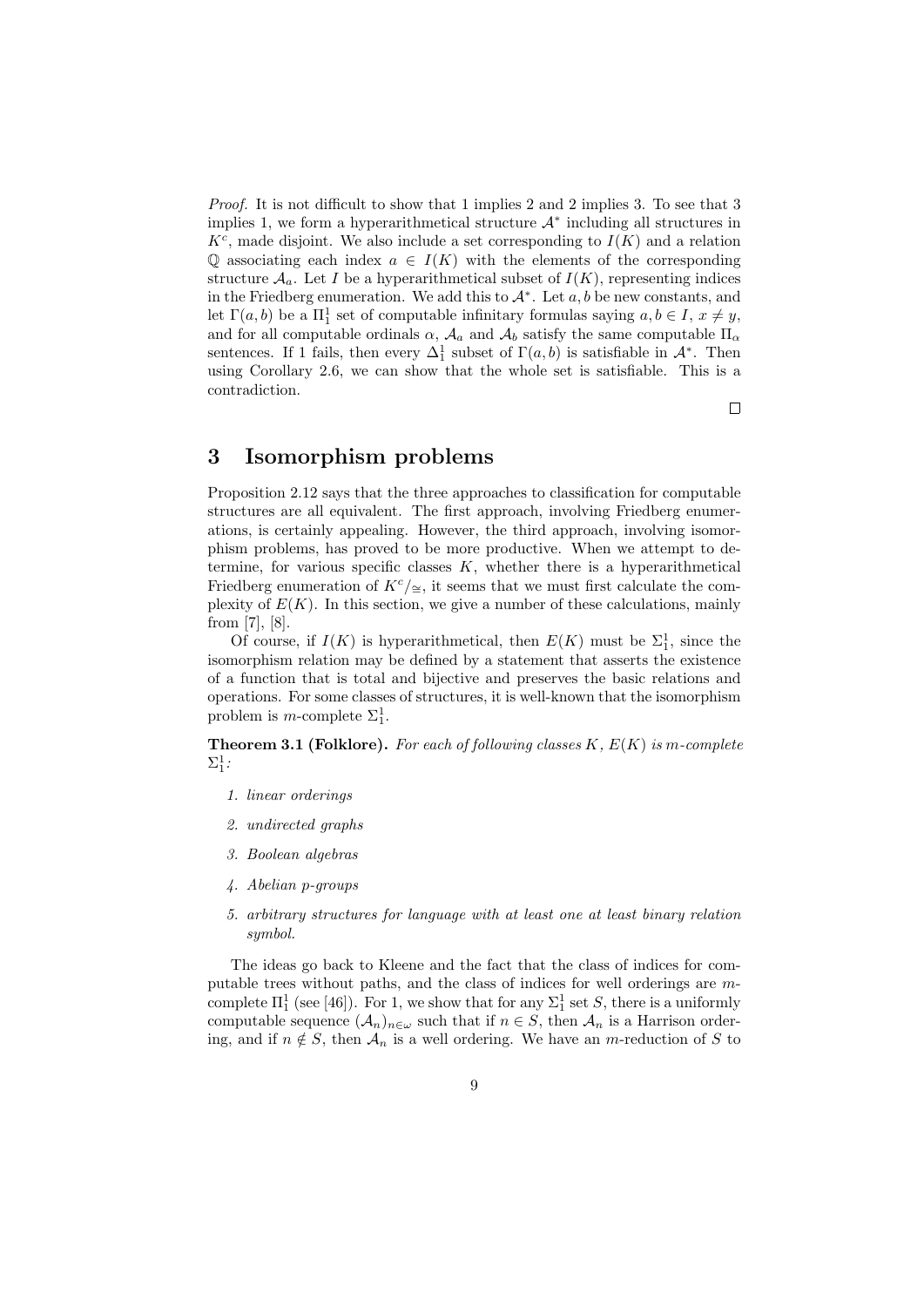the set of indices for the Harrison ordering. For parts 2-5, the proof is similar. In each case, the class K contains a structure A such that for any  $\Sigma_1^1$  set S, there is a uniformly computable sequence  $(A_n)_{n\in\omega}$  in K such that  $\mathcal{A}_n \cong \mathcal{A}$  iff  $n \in S$ . For complete proofs of all parts of the theorem, see [21].

Items 1, 2, and 5 in Theorem 3.1 match our intuition. Whatever classification means, it should be impossible for these classes. Items 3 and 4 may be less clear. There are well-known results describing the structure of countable Abelian p-groups [27] in terms of the Ulm sequence and the dimension of the divisible part. Similarly, there are results of Ketonen [29], [44] describing the structure of countable Boolean algebras. Theorem 3.1 says that the invariants for computable Abelian p-groups, and computable Boolean algebras are not not uniformly simple. For the classes in the following theorem, which is proved in [7], our intuition may not say whether there should be a structure theorem, but the proofs make it clear that these are as bad as linear orderings or undirected graphs.

**Theorem 3.2.** For the following classes K,  $E(K)$  is m-complete  $\Sigma_1^1$ .

- 1. Ordered real closed fields (not necessarily Archimedean),
- 2. Arbitrary fields of any fixed characteristic.

The proof for 1 uses a lemma of van den Dries. For an ordered real closed field F, we define an equivalence relation  $\sim$ , where  $a \sim b$  if there are polynomials  $p(x)$  and  $q(x)$ , with rational coefficients, such that  $p(a) \geq b$  and  $q(b) \geq a$ . The equivalence classes are intervals, so we have an induced ordering on  $F/\sim$ . We can pass from a computable linear ordering L to a computable real closed field  $F(L)$  such that  $\{x \in F : x > 0\} / \sim$  has order type L.

For 2, we get the characteristic zero case from 1. An alternate proof of that case, which extends to arbitrary characteristic, uses the Friedman and Stanley embedding of undirected graphs in fields (see Section 4).

Friedman and Stanley conjectured (in 1989) that the class of countable torsion-free Abelian groups is Borel complete [16]. The conjecture remains open, although Hjorth [23] succeeded in showing that the isomorphism relation on this class is not Borel. In [9], Hjorth's proof is adapted to give the following result.

**Theorem 3.3.** Let K be the class of torsion-free Abelian groups. Then  $E(K)$ is not hyperarithmetical.

The proof involves coding trees in torsion-free Abelian groups (Hjorth used slightly different structures). For each  $\alpha$ , we can show that  $E(K)$  is  $\Delta_{\alpha}^{0}$  hard, but the coding method varies with  $\alpha$ , so we do not get the fact that the isomorphism problem is *m*-complete  $\Sigma_1^1$ .

So far, we have considered classes for which the isomorphism problem is complicated. Now, we turn to classes where the isomorphism problem should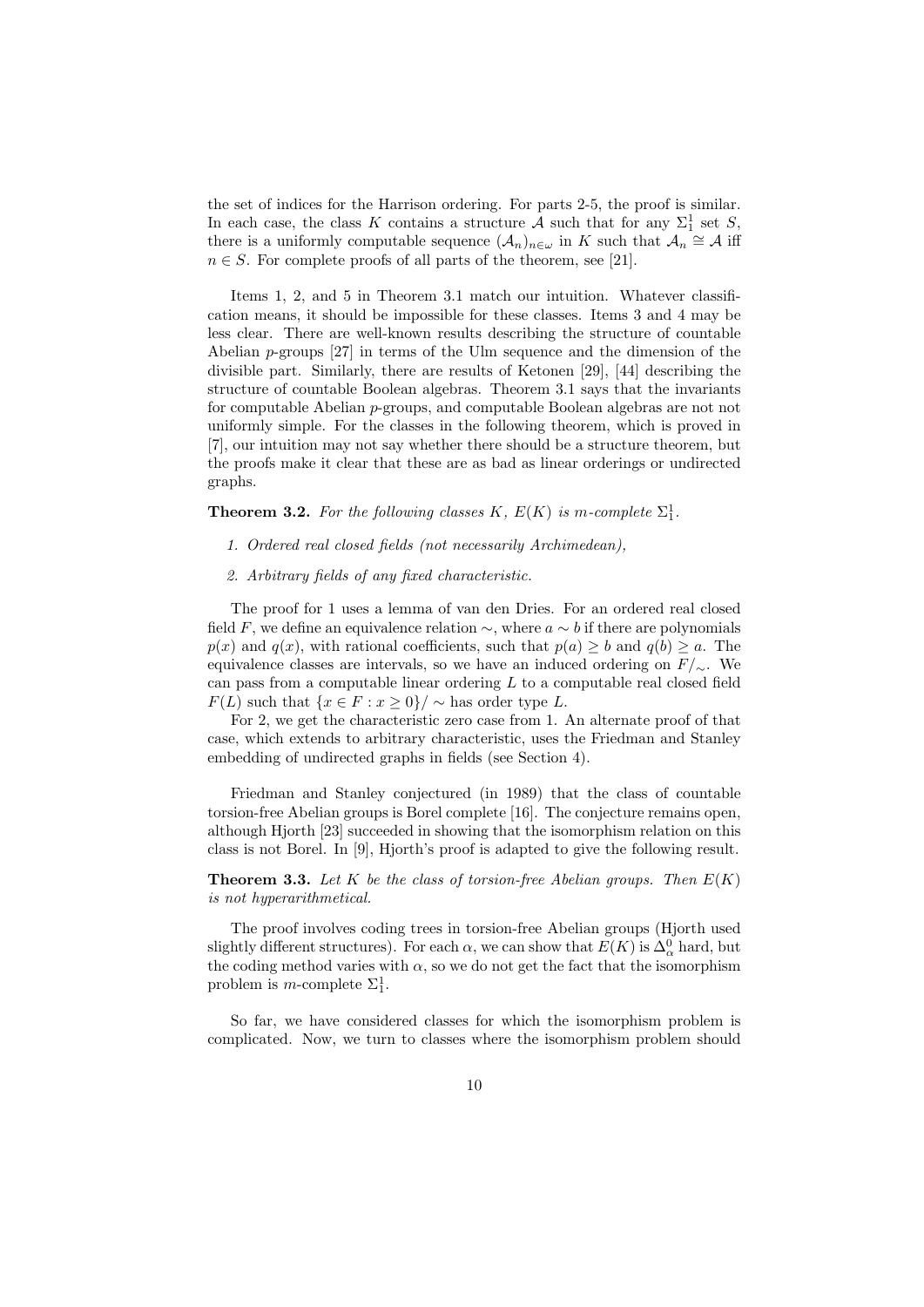be less complicated. We consider classes with simple invariants. Perhaps the nicest examples are vector spaces over a fixed field and algebraically closed fields of fixed characteristic. For these classes, results on the isomorphism problems match our intuition. For the vector spaces, we assume that the relevant field is infinite, so that the class has infinite members of finite as well as infinite dimension. We also suppose that the field is computable. The following result is in [7].

**Theorem 3.4.** For the following classes K,  $E(K)$  is m-complete  $\Pi_3^0$ .

- 1. Vector spaces over a fixed infinite computable field,
- 2. Algebraically closed fields of fixed characteristic.

*Proof.* In each case, we show that  $E(K)$  is  $\Pi_3^0$  by noting that  $I(K)$  is  $\Pi_2^0$  and the following relation, on pairs  $(a, b)$  in  $I(K)$ , is  $\Pi_3^0$ :

"For all n, the structure  $A_a$  has at least n independent elements if and only if  $\mathcal{A}_b$  does."

For completeness, we show that for any  $\Pi^0_3$  set S, there is a uniformly computable sequence  $(A_n)_{n\in\omega}$  in K such that  $n\in S$  iff  $\mathcal{A}_n$  has infinite dimension.  $\Box$ 

In [9]. Theorem 3.4 is generalized to the class  $K$  of models of a strongly minimal theory satisfying some extra conditions. The models are classified by dimension. We add a model-theoretic condition  $(acl(\emptyset))$  is infinite) to guarantee that there are infinite models of finite as well as infinite dimension. We also need some effectiveness conditions (e.g., T is decidable with effective elimination of quantifiers).

It is also relatively simple to classify the computable Archimedean real closed fields, since each is determined, up to isomorphism, by the Dedekind cuts that are filled. The following result is in [7].

**Theorem 3.5.** If K is the class of Archimedean real closed fields, then  $E(K)$ is m-complete  $\Pi_3^0$ .

At this point, we return to the class of Abelian  $p$ -groups. Although we have an algebraic classification of countable Abelian  $p$ -groups, we have seen that the isomorphism problem is m-complete  $\Sigma_1^1$ . In fact, there is a single computable Abelian  $p$ -group whose inclusion in the class guarantees this. Below, we consider subclasses of Abelian p-groups that are "reduced" and have Ulm sequences of bounded length. For these subclasses, the isomorphism problem is hyperarithmetical, with complexity increasing with the bound on the length.

Below, we summarize the definitions leading to the Ulm sequence. For more information, see [27]. An Abelian p-group is reduced if it has no nontrivial divisible subgroup. Let G be a countable reduced Abelian  $p$ -group. We begin with the sequence of subgroups  $G_{\alpha}$ , where  $G_0 = G$ ,  $G_{\alpha+1} = pG_{\alpha}$ , and for limit  $\alpha$ ,  $G_{\alpha} = \bigcap_{\beta < \alpha} G_{\beta}$ . Let P be the set of elements of G of order p, and let  $P_{\alpha} = P \cap G_{\alpha}$ . Since G is reduced, there is a countable ordinal  $\alpha$  such that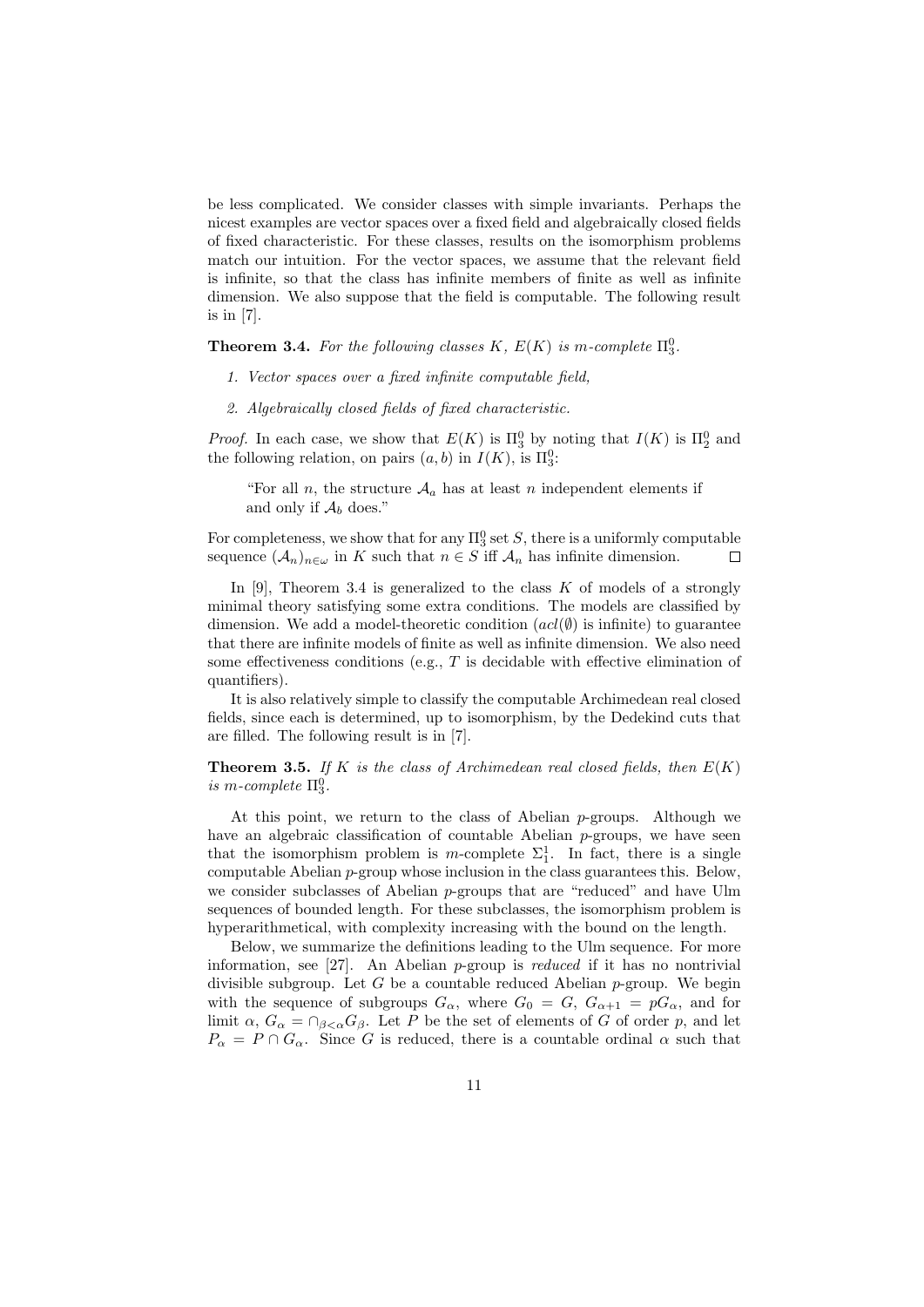$G_{\alpha} = \{0\}$ . The least such  $\alpha$  is the *length*  $\lambda(G)$ . For each  $\beta < \alpha$ ,  $P_{\beta}/P_{\beta+1}$  is a vector space over the field with p elements. We write  $u_{\beta}(G)$  for the dimension, which is either finite or  $\infty$ . The Ulm sequence is the sequence  $(u_\beta(G))_{\beta<\lambda(G)}$ .

Ulm's Theorem says that a countable reduced Abelian  $p$ -group is determined. up to isomorphism, by its Ulm sequence. Previous papers, including [3] and [8] have given formulas, for any  $\alpha$  and k, of complexity (depending on  $\alpha$ ), expressing that the  $\alpha$ th Ulm invariant is at least k. Let  $K_{\alpha}$  be the class of reduced Abelian p-groups of length at most  $\alpha$ . In [8], there are results for these classes. It is shown that  $E(K_\omega)$  is  $\Pi_3^0$ ,  $E(K_{\omega \cdot 2})$  is  $\Pi_5^0$ , and in general,  $E(K_{\omega \cdot \alpha})$  is  $\Pi_{\hat{\alpha}}^0$ , where  $\hat{\alpha} = \sup(2\gamma + 3)$  $\gamma < \alpha$ 

We have a problem in expressing a meaningful completeness result. Until now, we have considered classes K for which  $I(K)$  was simpler than  $E(K)$ . However,  $I(K_{\omega})$  is  $\Pi_3^0$ , the same complexity as  $E(K_{\omega})$  (and, in general,  $I(K_{\omega} \cdot \alpha)$ ) is  $\Pi_{\hat{\alpha}}^0$ , the same as  $E(K_{\omega}.\alpha))$ . It is conceivable that when we decide whether  $(a, b) \in E(K_\omega)$ , the main difficulty is determining whether  $a, b \in I(K)$ . The following definition, stated in [8], separates the isomorphism problem from the problem of determining membership in the class.

**Definition 6.** Suppose  $A \subseteq B$ , and let  $\Gamma$  be a complexity class (e.g.  $\Pi_3^0$ ).

- 1. We say that A is  $\Gamma$  within B if there is some  $R \in \Gamma$  such that  $A = R \cap B$ .
- 2. We say that  $S \leq_m A$  within B if there is a computable  $f : \omega \to B$  such that for all n,  $n \in S$  iff  $f(n) \in A$ .
- 3. We say that A is m-complete  $\Gamma$  within B if A is  $\Gamma$  within B and for all  $S \in \Gamma$ , we have  $S \leq_m A$  within B.

The relevant example is where  $B = I(K)^2$  for some class K, and  $A = E(K)$ . Note that the condition of being m-complete  $\Gamma$  within B is stronger that simply being m-complete  $\Gamma$ , since the "negative" examples produced by the reduction must be members of  $B$ . We will often write "Within  $K$ " to mean "Within  $I(K)^2$ ." All previous theorems in this section remain true when "Within K" is added to the statement. Using these definitions, we state the result from [8], with the appropriate completeness.

**Theorem 3.6.** Let  $K_{\omega}$  be the class of reduced Abelian p-groups of length at most  $\omega \cdot \alpha$ , and let  $\hat{\alpha} = \sup_{\gamma < \alpha} (2\gamma + 3)$ . Then  $E(K_{\omega \cdot \alpha})$  is m-complete  $\Pi_{\hat{\alpha}}^0$ within  $K_{\alpha}$ .

Now we return to torsion-free groups, to consider a simpler subclass of those. The torsion-free Abelian groups are, essentially, subgroups of vector spaces over the rationals. The rank of such a group is the dimension of the least Q-vector space in which the group can be embedded. For groups of finite rank, the isomorphism problem is simple because there are simple isomorphisms.

We say that a structure A is *computably categorical* if for any  $\mathcal{B} \simeq \mathcal{A}$ , there is some computable function  $f : \mathcal{B} \to \mathcal{A}$  which is an isomorphism. (For more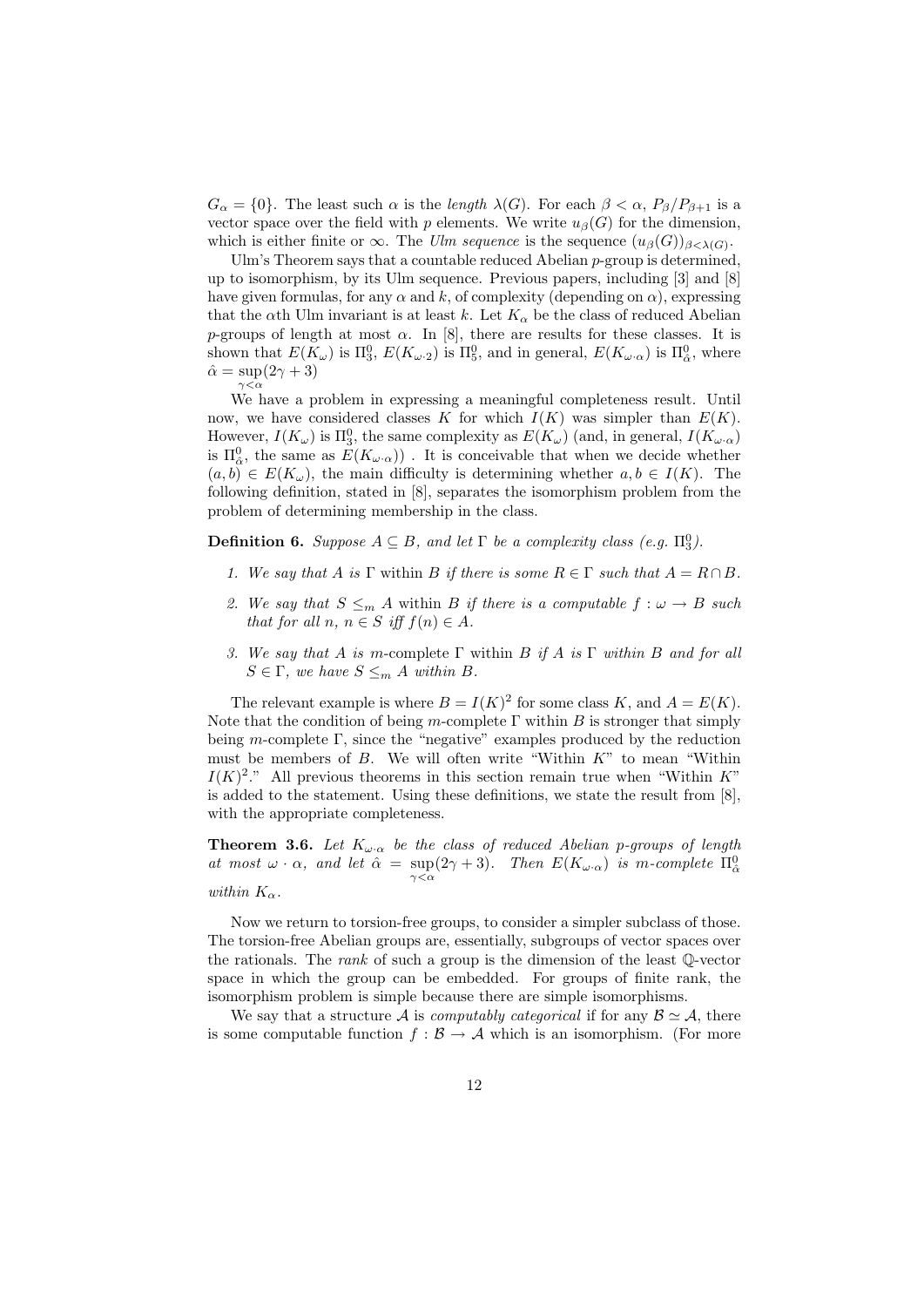about computable categoricity, see [1].) If all computable members of a class  $K$ are computably categorical, then  $E(K)$  must be  $\Sigma_3^0$ , at least within K.

Any torsion-free Abelian group of finite rank is computably categorical. Using this, it is possible to prove the following [9].

**Theorem 3.7.** Let  $K$  be either the class of all torsion-free Abelian groups of finite rank, or the class of torsion-free Abelian groups of rank 1. Then  $E(K)$  is m-complete  $\Sigma_3^0$  within K.

#### 3.1 Optimal Scott sentences and index sets

Classification involves describing the structures in a class, up to isomorphism. One way to do this is by giving Scott sentences. If we consider only computable structures, it is enough to give pseudo-Scott sentences. How do we know when we have an optimal Scott sentence, or pseudo-Scott sentence?

For inspiration, we go to the setting of descriptive set theory, with arbitrary countable structures and Scott sentences in  $L_{\omega_1\omega}$ . As we said in Section 1, a class  $K$  closed under automorphism is Borel iff it is the class of models of some  $L_{\omega_1\omega}$  sentence. More is true. The class K is  $\Sigma^0_\alpha$ , or  $\Pi^0_\alpha$ , iff it is the class of models of some  $\Sigma_{\alpha}$ , or  $\Pi_{\alpha}$  sentence. If  $K(\mathcal{A})$  is the class of copies of a given  $A$ , then the form of the optimal Scott sentence matches the complexity of K. D. Miller [38] showed that if  $K(\mathcal{A})$  is  $\mathbf{\Delta}_{\alpha}^{\mathbf{0}}$ , then it is  $d$ - $\mathbf{\Sigma}_{\alpha}^{\mathbf{0}}$ . A. Miller [37] gave examples of structures A such that  $K(A)$  is  $\Sigma^0_\alpha$ ,  $\Pi^0_\alpha$ , or  $d$ - $\Sigma^0_\alpha$  for various countable ordinals. He showed that  $K(\mathcal{A})$  cannot be properly  $\Sigma^0_2$ .

Now, we return to the computable setting, with computable structures and computable infinitary sentences. Let  $A$  be a computable structure, and let  $K$ be the class of structures for the language of A. If A has a computable  $\Pi_{\alpha}$  Scott sentence, or pseudo-Scott sentence, then it is easy to see that  $I(\mathcal{A})$  is  $\Pi^0_\alpha$ , within I(K). Similarly, if A has a computable  $d$ - $\Sigma_{\alpha}$  Scott sentence, or pseudo-Scott (i.e., one of the form  $\varphi \& \neg \psi$ , where  $\varphi$  and  $\psi$  are computable  $\Sigma_{\alpha}$ ), then  $I(\mathcal{A})$ is  $d$ - $\Sigma^0_\alpha$  within  $I(K)$ .

In [12], there are preliminary results supporting the thesis that for computable structures  $A$  of various familiar kinds, when we have found an optimal Scott sentence, or pseudo-Scott sentence, then the complexity of  $I(\mathcal{A})$  matches that of the sentence, and  $I(\mathcal{A})$  is m-complete in the complexity class. We begin with vector spaces.

**Theorem 3.8.** Let K be the class of vector spaces over  $\mathbb{Q}$ , let  $K_f$  consist of the finite dimensional members of  $K$ , and let  $A$  be a computable member of  $K$ .

- 1. If  $\dim \mathcal{A} = 0$  then  $I(\mathcal{A})$  is m-complete  $\Pi_1^0$  within  $K_f$ .
- 2. If  $\dim \mathcal{A} = 1$  then  $I(\mathcal{A})$  is m-complete  $\Pi_2^0$  within  $K_f$ .
- 3. If  $1 < \dim A < \aleph_0$  then  $I(A)$  is m-complete  $d-\sum_{2}^0$  within  $K_f$ .
- 4. If  $\dim \mathcal{A} = \aleph_0$  then  $I(\mathcal{A})$  is m-complete  $\Pi_3^0$  within K.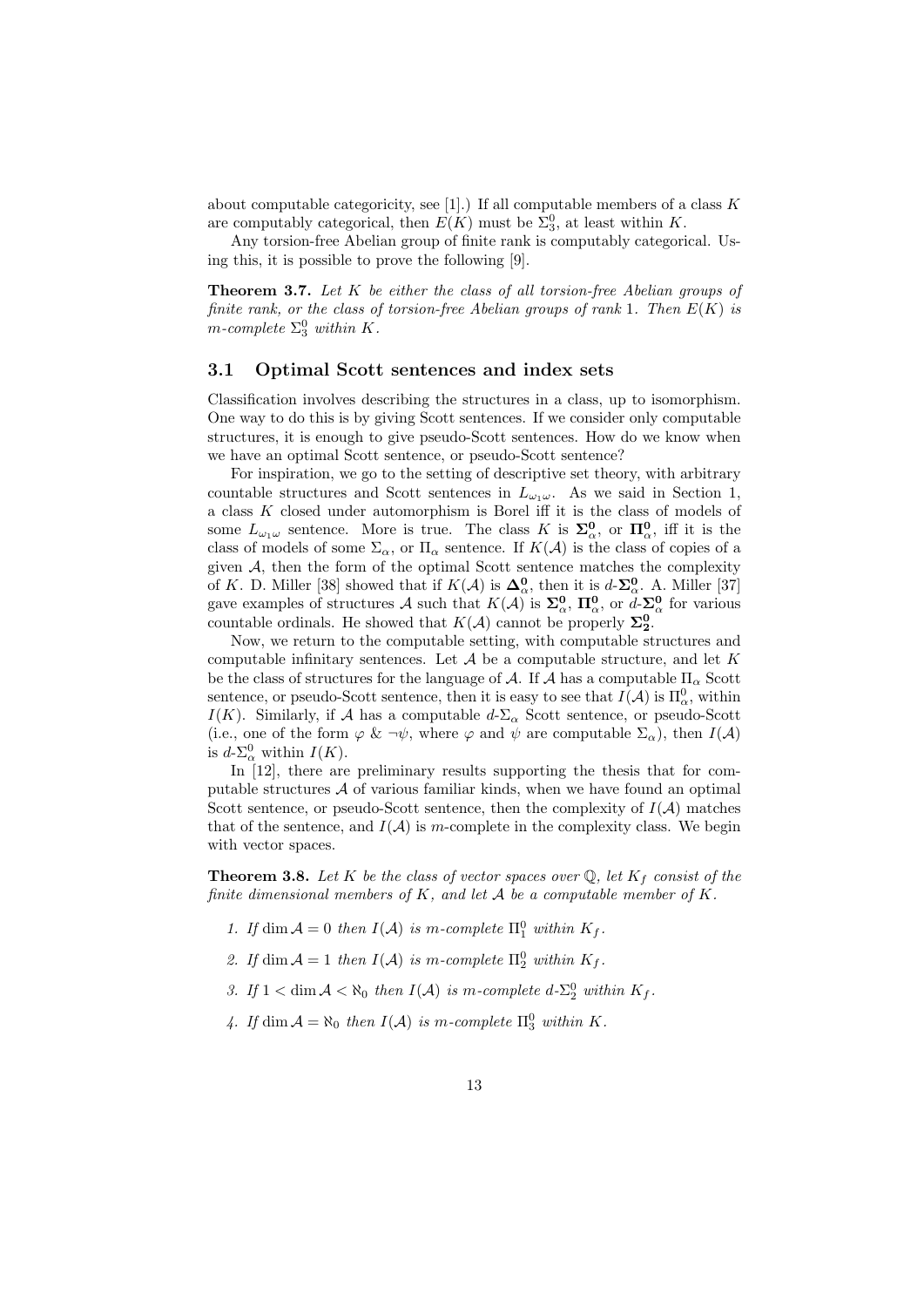For 3, the Scott sentence for A, within  $K_f$ , says that there are at least n linearly independent elements and there are not at least  $n + 1$ . For 2, we might first write a Scott sentence of the same kind, but this is not optimal. The optimal sentence says that any two elements are linearly dependent.

The situation for Archimedean ordered real closed fields is similar.

**Theorem 3.9.** Let  $K$  be the class of computable Archimedean real closed ordered fields, and let  $A$  be a computable member of  $K$ .

- 1. If the transcendence degree of  $A$  is 0, then  $I(A)$  is m-complete  $\Pi^0_2$  within K.
- 2. If the transcendence degree of A is finite but greater than 0, then  $I(A)$  is m-complete  $d$ - $\Sigma_2^0$  within K.
- 3. If the transcendence degree of A is infinite then  $I(A)$  is m-complete  $\Pi_3^0$ within K.

There is a computable  $\Pi_2$  sentence  $\varphi$  characterizing the Archimedean real closed ordered fields. For 1, there is a computable  $\Pi_2$  Scott sentence, the conjunction of  $\varphi$  and a sentence saying that all elements are algebraic. For 2, fix a transcendence base, of size n, say. There is a computable  $\Sigma_2$  Scott sentence the conjunction of  $\varphi$  and a sentence saying that the cuts of the transcendence base are filled, and there do not exist  $n + 1$  algebraically independent elements. For 3, there is a computable  $\Pi_3$  Scott sentence—the conjunction of  $\varphi$  and a sentence saying the appropriate cuts are filled, and every element lies in one of the cuts that should be filled.

Now, we turn to Abelian  $p$ -groups. The proof of Theorem 3.6 does some index set calculations. In each case, the completeness was witnessed by a single reduced Abelian p-group. We get the following.

**Proposition 3.10.** Let A be the reduced Abelian p-group of length  $\omega \cdot \alpha$ , with  $u_{\gamma}(\mathcal{A}) = \infty$  for all  $\gamma < \alpha$ . Let  $\hat{\alpha} = \sup_{\omega \gamma < \alpha} (2\gamma + 3)$ . Then  $I(\mathcal{A})$  is m-complete  $\Pi_{\hat{\alpha}}^0$  within the class of reduced Abelian p-groups of length  $\leq \omega \cdot \alpha$ .

A theorem of Khisamiev [30], [31] gives a description of the Ulm invariants of computable Abelian *p*-groups of length less than  $\omega^2$ . For each of these groups, we can determine the complexity of the index set.

**Theorem 3.11.** Let K be the class of reduced Abelian p-groups of length  $\omega M + N$ for some  $M, N \in \omega$ . Let  $\mathcal{A} \in K$ .

- 1. If  $\mathcal{A}_{\omega M}$  is minimal for the given length (i.e., it has the form  $\mathbb{Z}_{p^N}$ ), then  $I(\mathcal{A})$  is m-complete  $\Pi_{2M+1}^0$  within K.
- 2. If  $A_{\omega M}$  is finite but not minimal for the given length, then  $I(A)$  is m-complete  $d\text{-}\Sigma_{2M+1}^0$  within K.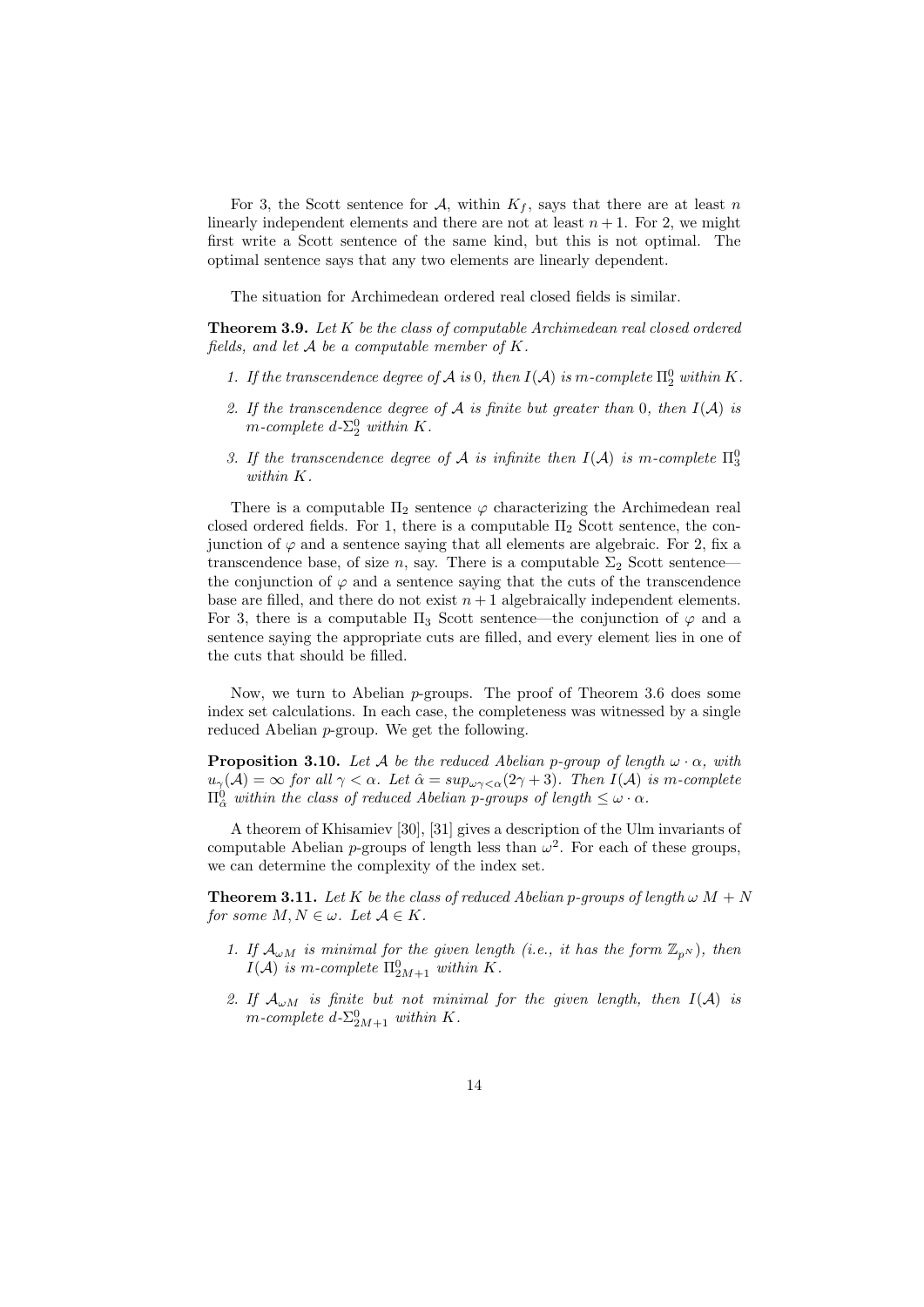- 3. If there is a unique  $k < N$  such that  $u_{\omega M+k}(\mathcal{A}) = \infty$ , and for all  $m < k$ ,  $u_{\omega M+m}(\mathcal{A})=0$ , then  $I(\mathcal{A})$  is m-complete  $\Pi_{2M+2}^0$  within K.
- 4. If there is a unique  $k \leq N$  such that  $u_{\omega M+k}(\mathcal{A}) = \infty$  and for some  $m < k$  we have  $0 < u_{\omega M+m}(\mathcal{A}) < \infty$ , then  $I(\mathcal{A})$  is m-complete  $d \Sigma^0_{2M+2}$ within K.
- 5. If there exist  $m < k < N$  such that  $u_{\omega M+m}(A) = u_{\omega M+k}(A) = \infty$ , then  $I(\mathcal{A})$  is m-complete  $\Pi_{2M+3}^0$  within K.

In most cases here, the first Scott sentence that we write down, describing the Ulm sequence in a straightforward way, is not optimal. To specify that  $u_{\omega M+k}(\mathcal{A})=\infty$ , it suffices, via a Ramsey's Theorem argument, to say that for all r, the group  $\mathcal{A}_{\omega M}$  has a subgroup of type  $\mathbb{Z}_{p^{k+1}}$ . This gives a simpler Scott sentence.

In [12], the models of the original Ehrenfeucht theory  $T$  illustrate a further pattern. Recall that  $T$  is the theory of a dense linear ordering without endpoints. with an infinite increasing sequence of constants. The three non-isomorphic models are as follows:

- 1. the prime model, in which the sequence has no upper bound,
- 2. a "middle" model, in which the sequence has an upper bound but no least upper bound, and
- 3. the saturated model, in which the sequence has a least upper bound.

**Theorem 3.12.** Let  $K$  be the class of models of the original Ehrenfeucht theory, and let  $\mathcal{A}^1$ ,  $\mathcal{A}^2$ , and  $\mathcal{A}^3$  be the prime model, the middle model, and the saturated model, respectively. Then

- 1.  $I(A^1)$  is m-complete  $\Pi_2^0$  within K.
- 2.  $I(A^2)$  is m-complete  $\Sigma_3^0$  within K.
- 3.  $I(A^3)$  is m-complete  $\Pi_3^0$  within K.

In related work, Csima, Montalban, and Shore [14] calculated the index sets for Boolean algebras up to elementary equivalence. The calculation was based on elementary invariants isolated by Tarski (see Chapter 7 of [34], or [19]).

# 4 Computable embeddings

In [10], there is a notion of computable embedding, inspired by that of Borel embedding. The goal was a definition that would allow meaningful comparisons even of classes of finite structures. There are different possible definitions. The one chosen in [10] is essentially uniform enumeration reducibility. Recall that B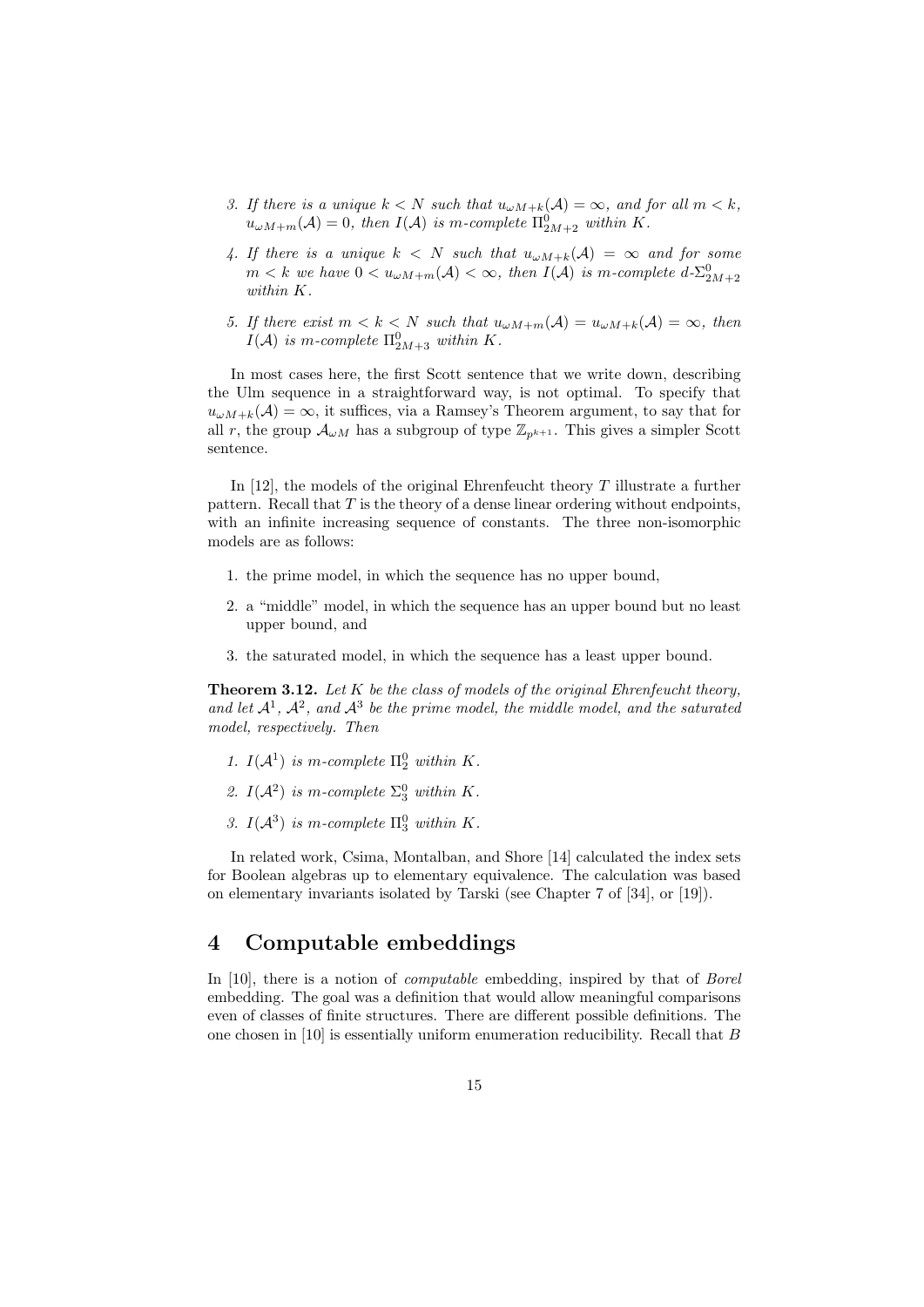is enumeration reducible to A, or  $B \leq_e A$ , if there is a computably enumerable set  $\Phi$  of pairs  $(\alpha, b)$ , where  $\alpha$  is a finite set and b is a number such that  $B =$  ${b : (\exists \alpha \subseteq A) (\alpha, b) \in \Phi}.$ 

Note: Given  $\Phi$ , for each set A, there is a unique set B such that  $B \leq_e A$  via Φ. Thus, Φ yields a function from P(ω) to P(ω).

As in the setting of descriptive set theory, we consider structures that need not be computable. We suppose that each structure has universe a subset of  $\omega$ . For simplicity, we suppose that the language consists of finitely many relation symbols—we could allow more general languages. Each class consists of structures for a single language, and, modulo the restriction on the universes, each class is closed under isomorphism.

**Definition 7.** Let  $K, K'$  be classes of structures. A computable transformation from K to K' is a computably enumerable set  $\Phi$  of pairs  $(\alpha, \varphi)$ , where

- 1.  $\alpha$  is a finite set of sentences appropriate to be in the atomic diagram of a member of K,
- 2.  $\varphi$  is a sentence appropriate to be in the atomic diagram of a member of  $K'$ , and
- 3. for each  $A \in K$ , there exists  $\mathcal{B} \in K'$  such that  $\Phi(D(\mathcal{A})) = D(\mathcal{B})$ ; i.e.,  $D(\mathcal{B}) \leq_e D(\mathcal{A})$  via  $\Phi$ .

Identifying the structures with their atomic diagrams, we write  $\Phi(\mathcal{A}) = \mathcal{B}$ .

**Definition 8.** Let  $K, K'$  be classes of structures. A computable embedding of K in K' is a computable transformation  $\Phi$  such that for all  $\mathcal{A}, \mathcal{A}' \in K$ ,  $\mathcal{A} \cong \mathcal{A}'$ iff  $\Phi(\mathcal{A}) \cong \Phi(\mathcal{A}')$ 

We write  $K \leq_{c} K'$  if there is a computable embedding of K into K'.

**Example 1.** Let  $FLO$  be the class of finite linear orders, and let  $FVS$  be the class of finite-dimensional vector spaces over  $\mathbb{Q}$ . Then  $FLO \leq_c FVS$ .

*Proof.* Let V be a computable vector space, with a computable sequence  $(b_k)_{k\in\omega}$ of linearly independent elements. For each finite set  $S$ , let  $V(S)$  be the linear span of  $\{b_k : k \in S\}$ . Let  $\Phi$  be the set of pairs  $(\alpha, \varphi)$  such that for some finite linear order L, with universe S,  $\alpha = D(\mathcal{L})$  and  $\varphi \in D(\mathcal{V}(S)).$ 

 $\Box$ 

**Example 2.** Let UG be the class of undirected graphs, and let  $F_\chi$  be the class of fields of any characteristic  $\chi$  (0, or p, for some prime p). Then  $UG \leq_c F_{\chi}$ .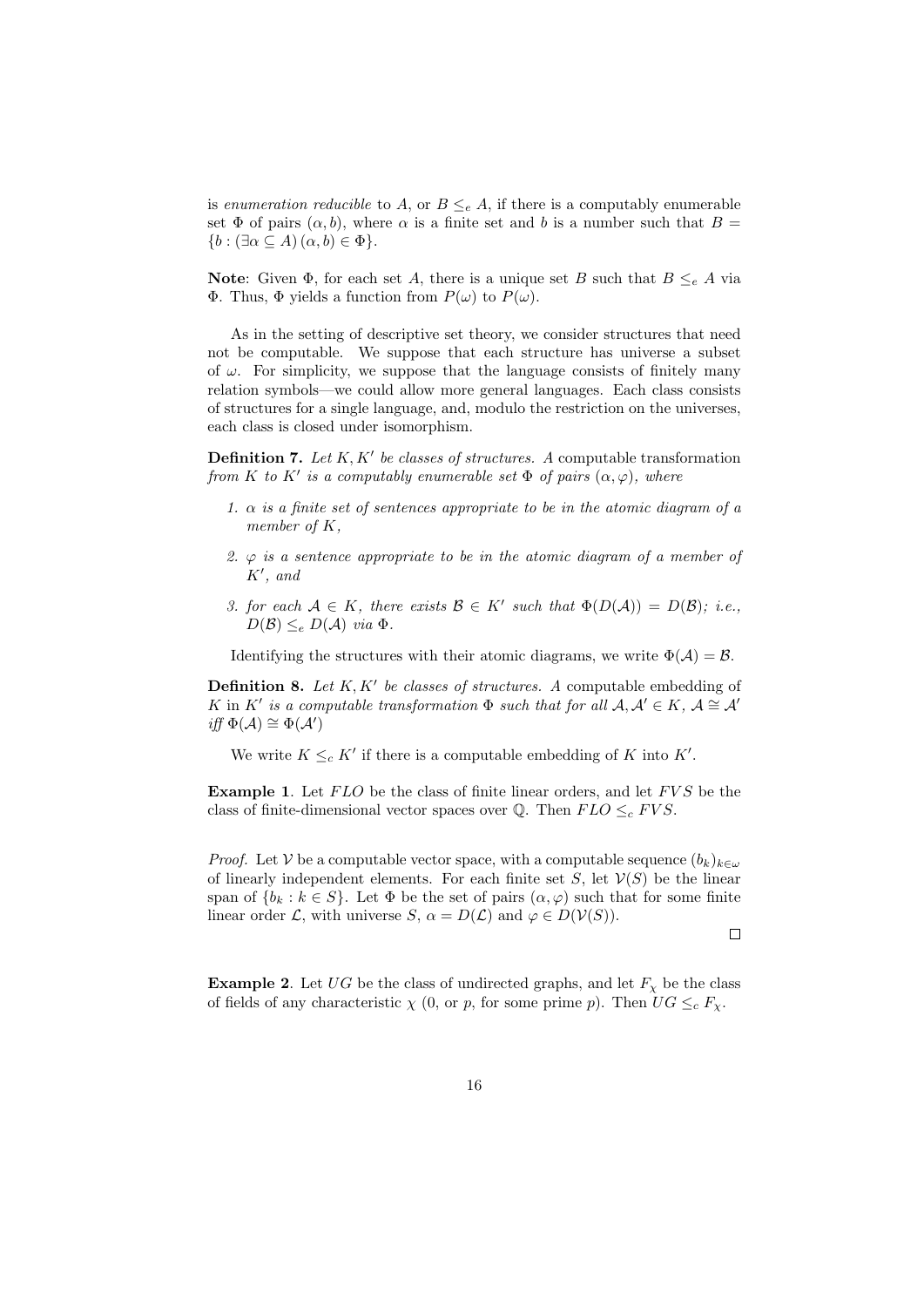*Proof.* We adapt a Borel embedding given by Friedman and Stanley [16]. Let  $\mathcal F$ be a computable algebraically closed field of characteristic  $\chi$ , with a computable sequence  $(b_k)_{k\in\omega}$  of algebraically independent elements. For  $\chi\neq 2$ , for each graph  $\mathcal{G}$ , let  $\mathcal{F}(\mathcal{G})$  be the subfield of  $\mathcal{F}$  generated by the elements

$$
\left(\bigcup_{k\in\mathcal{G}}\text{acl}(b_k)\right)\cup\{\sqrt{d_i+d_j}|(d_i,d_j)\in R\}
$$

where R is the set of all pairs of elements  $(d_i, d_j)$  where  $i, j$  are elements of G joined by an edge, and we have  $acl(d_i) = acl(b_i)$  and  $acl(d_j) = acl(b_j).$ <sup>1</sup> For  $\chi = 2$ , we use cube roots instead of square roots to indicate edges. Let  $\Phi$  be the set of pairs  $(\alpha, \varphi)$ , where for some finite undirected graph  $\mathcal{G}, \alpha = D(\mathcal{G})$  and  $\varphi \in D(\mathcal{F}(\mathcal{G}))$ . It is not at all easy to see that if  $\Phi(\mathcal{A}) \cong \Phi(\mathcal{A}')$ , then  $\mathcal{A} \cong \mathcal{A}'$ . The difficulty is showing that square roots of the kind representing edges do not appear in the field by accident. One of several proofs in the literature is given in [50].

 $\Box$ 

**Example 3.** Let LO be the class of linear orderings. Then  $UG \leq_c LO$ .

Proof. Again we adapt a Borel embedding given by Friedman and Stanley [16]. Let  $\mathcal L$  be  $Q^{<\omega}$ , under the lexicographic ordering. Let  $(Q_a)_{a\in\omega}$  be a uniformly computable disjoint family of dense subsets of  $\mathbb{Q}$ . Let  $(t_n)_{n\in\omega}$  be a computable list of the atomic types of tuples in the language of graphs. For a graph  $\mathcal{G}$ , we let  $\mathcal{L}(\mathcal{G})$  be the sub-ordering of  $\mathcal L$  consisting of the sequences  $r_0q_1r_1q_2r_2\ldots q_nr_nk$ such that for some tuple  $(a_1, \ldots, a_n)$  realizing type  $t_m$  in  $\mathcal{G}, q_i \in Q_{a_i}$ , for  $i < n$ ,  $r_i \in Q_0$ ,  $r_n \in Q_n$ , and k is a natural number with  $k < m+1$ . We let  $\Phi$  be the set of pairs  $(\alpha, \varphi)$ , where for some finite undirected graph  $\mathcal{G}, \alpha = D(\mathcal{G})$ , and  $\varphi \in D(\mathcal{L}(\mathcal{G}))$ .

$$
\qquad \qquad \Box
$$

The following fact has no analogue in the setting of Borel embeddings.

**Proposition 4.1.** Suppose  $K \leq_{c} K'$  via  $\Phi$ . If  $A, B \in K$ , where  $A \subseteq B$ , then  $\Phi(\mathcal{A}) \subseteq \Phi(\mathcal{B}).$ 

It follows that if  $K$  contains a properly increasing chain of structures of length  $\alpha$ , and K' has no such chain, then  $K \nleq_{c} K'$ . Using this proposition, we can see that there is no computable embedding of the class LO of linear orderings in the class of vector spaces.

**Proposition 4.2.** The relation  $\leq_c$  is a partial order on the set C of all classes of structures.

<sup>&</sup>lt;sup>1</sup>Friedman and Stanley put in only  $\sqrt{b_i + b_j}$ . This is enough for a computable embedding. The added elements  $\sqrt{d_i + d_j}$  give the embedding a further property of "rank preservation," which will be helpful in section 5.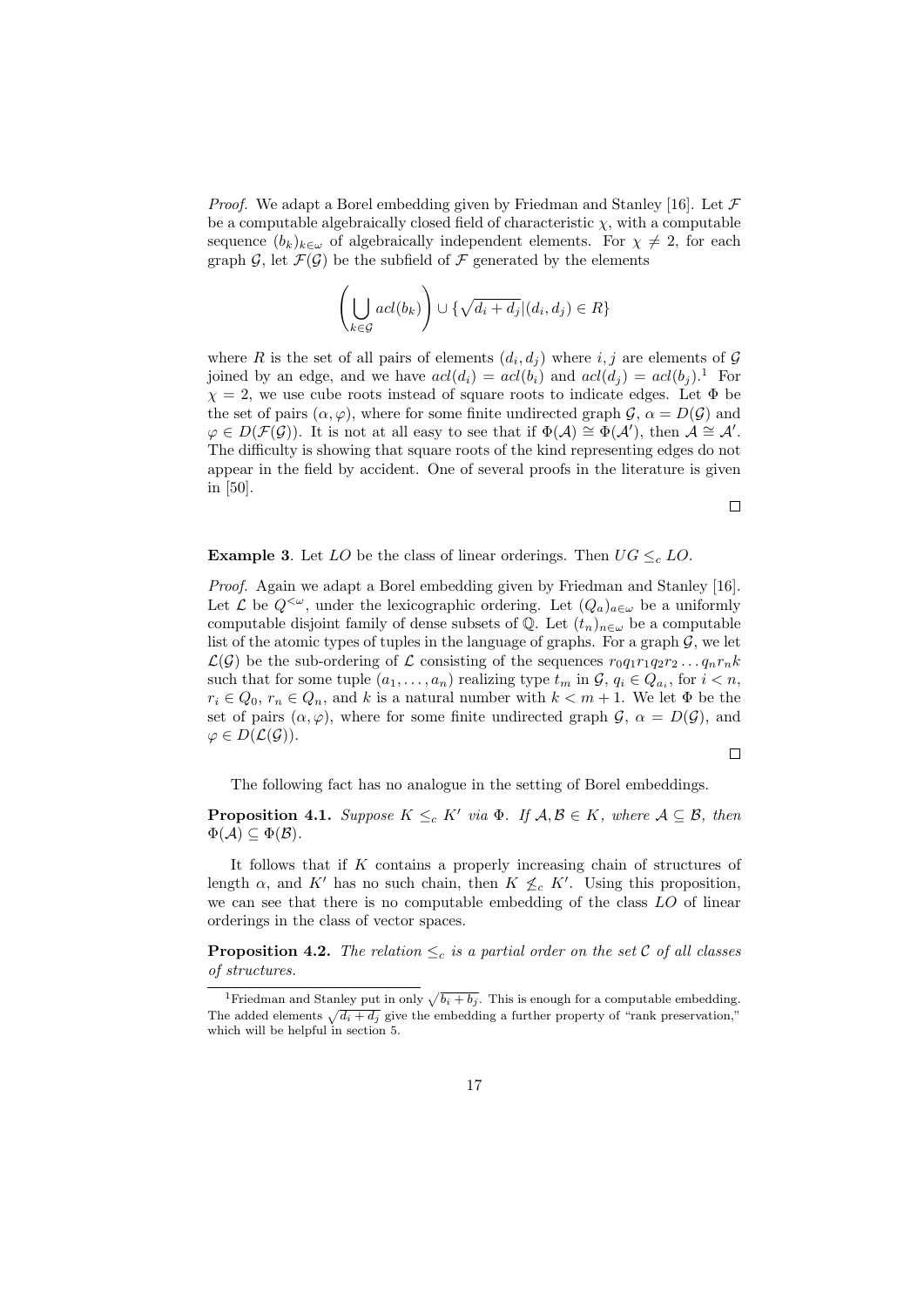As usual, from the partial ordering  $\leq_c$  on C, we get an equivalence relation  $\equiv_c$ , also on C, where  $K \equiv_c K'$  iff  $K \leq_c K'$  and  $K' \leq_c K$ . Moreover,  $\leq_c$  induces a partial order on the  $\equiv_c$ -classes, which we call c-degrees. Let **C** be the resulting degree structure  $(\mathcal{C}/_{\equiv_c}, \leq_c).$ 

#### 4.1 Using computable embeddings to compare classes

Familiar classes of finite structures seem to lie in one of two c-degrees. Recall that  $FLO$  is the class of finite linear orders. Let  $PF$  be the class of finite prime fields.

#### Proposition 4.3.

- 1.  $PF <_{c} FLO$ ,
- 2. the c-degree of  $PF$  also contains the class of finite cyclic graphs,
- 3. the c-degree of FLO, maximum for classes of finite structures, also contains the following classes: finite undirected graphs, finite cyclic groups, and finite simple groups.

Considering infinite structures, we come to further landmark c-degrees. Recall that  $FVS$  is the class of finite dimensional vector spaces over  $\mathbb{Q}$ . Let LO be the class of linear orders, infinite as well as finite.

#### Proposition 4.4.

- 1.  $FLO <_{c} FVS <_{c} LO$ ,
- 2. the c-degree of LO, maximum over-all, also contains the class of undirected graphs, and the class of fields of characteristic 0 (or p).

The class of vector spaces over Q, the class of algebraically closed fields of fixed characteristic, and the class of models of  $Th(Z, S)$  (the integers with successor) share some important features. We do not know whether they represent the same c-degree.

There are natural questions about the degree structure itself. Is it a linear order? Is it a lattice? The first of these questions is answered in [10], and the second is answered in [32].

**Theorem 4.5.** There is a family of  $2^{\aleph_0}$  pairwise incomparable c-degrees. Therefore, C is not a linear order.

The proof of Theorem 4.5 uses the following notion.

**Definition 9.** We say that sets  $A, B$  are bi-immune<sup>2</sup> if for any partial computable function f,

<sup>&</sup>lt;sup>2</sup>The term "bi-immune" was used earlier in a quite different way in, for instance, [26].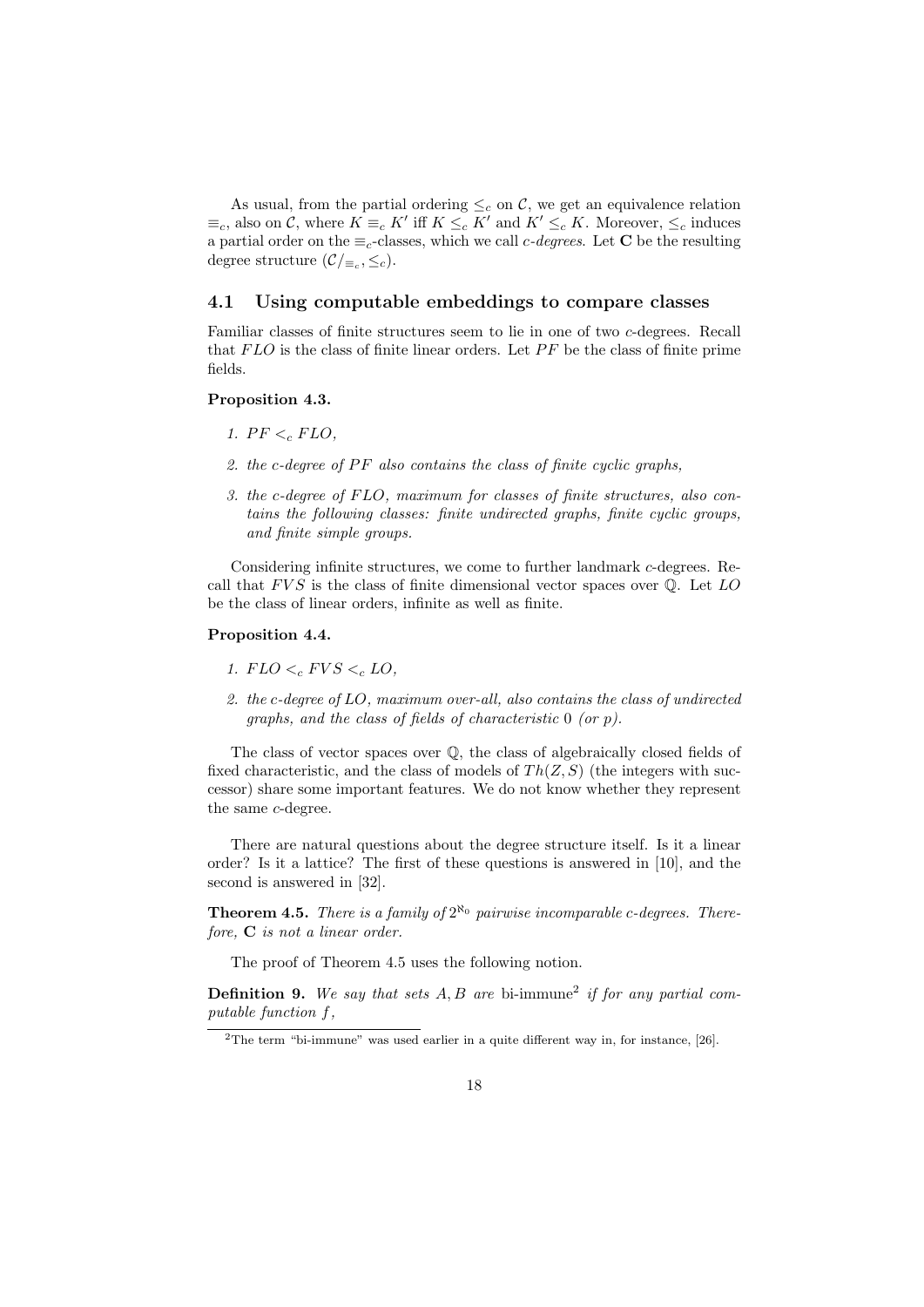- 1. if  $ran(f \upharpoonright A)$  is infinite, then  $ran(f \upharpoonright A) \not\subseteq B$ ,
- 2. if  $ran(f \upharpoonright B)$  is infinite, then  $ran(f \upharpoonright B) \not\subset A$ .

For each natural number n, we have a finite prime field of size  $p_n$ , where  $p_n$  is the  $n^{th}$  prime. Below, we write  $PF(X)$  for the class of finite prime fields having size  $p_n$  for  $n \in X$ .

**Lemma 4.6.** If A, B are bi-immune, then  $PF(A) \nleq_c PF(B)$  and  $PF(B) \nleq_c PF(A).$ 

Lemma 4.6 reduces the proof of Theorem 4.5 to the following.

**Lemma 4.7.** There is a family of  $2^{\aleph_0}$  pairwise bi-immune sets.

By relativizing the notion, and the lemma, we obtain further families of incomparable c-degrees in various intervals.

The result below says that C is not a lattice.

Theorem 4.8. There is a pair of c-degrees with no join and no meet.

*Proof.* Let  $A, B$  be mutually generic. The forcing conditions are the pairs  $(p_1, p_2)$  with  $p_1, p_2 \in 2^{\langle \omega \rangle}$  (representing finite partial characteristic functions for  $A, B$ , respectively). Take the c-degrees of  $PF(A)$  and  $PF(B)$ . With some effort, it can be shown that this pair of degrees has neither meet nor join.

 $\Box$ 

For computable embeddings, the connection between the classes is much tighter than for Borel embeddings. One piece of evidence for this is Proposition 4.1, on preservation of the substructure relation. As further evidence, we consider transfer of invariants. Suppose  $K \leq_{c} K'$  via  $\Phi$ . If there are nice invariants for elements of  $K'$ , we may use them to describe elements of  $K$ . There are two methods for doing this. The first is trivial. We describe  $A \in K$  as the structure whose  $\Phi$ -image satisfies the description of  $\Phi(\mathcal{A})$ . The second method is more satisfying, as it allows us to describe  $A$  in its own language. The following result is from [32].

**Theorem 4.9.** Suppose  $K \leq_{c} K'$  via  $\Phi$ . There is a partial computable function taking computable infinitary sentences  $\varphi$  in the language of K' to computable infinitary sentences  $\varphi^*$  in the language of K such that for all A in K,  $\Phi(A) \models \varphi$ iff  $\mathcal{A} \models \varphi^*$ . Moreover, if  $\varphi$  is computable  $\Sigma_{\alpha}$ , then so is  $\varphi^*$ .

*Proof.* For all  $A \in K$ , we can build generic copies. The forcing conditions are members of the set  $\mathcal{F}_{\mathcal{A}}$  of finite 1 − 1 partial functions from  $\omega$  to  $\mathcal{A}$ . From a generic copy  $\mathcal{A}^*$  of  $\mathcal{A}$ , we get  $\Phi(\mathcal{A}^*) \in K'$ . The forcing language, which describes  $\Phi(\mathcal{A}^*)$ , is quite different from the language of K. However, forcing is definable in the language of K. For each sentence  $\sigma$  in the forcing language and each tuple  $\bar{b}$  in  $\omega$ , we can find a formula  $Force(\bar{x})$  such that  $\mathcal{A} \models Force(\bar{a})$  iff we have  $p \in \mathcal{F}_{\mathcal{A}}$  taking  $\bar{b}$  to  $\bar{a}$  and p forces  $\sigma$ . The formulas defining forcing are in the language of K. Moreover, they do not depend on A. The sentence  $\varphi^*$  says, in all  $\mathcal{A} \in K$ ,  $(\exists p \in \mathcal{F}_\mathcal{A})$   $[p \Vdash \text{``}\Phi(\mathcal{A}^*) \models \varphi\text{''}$  ].

 $\Box$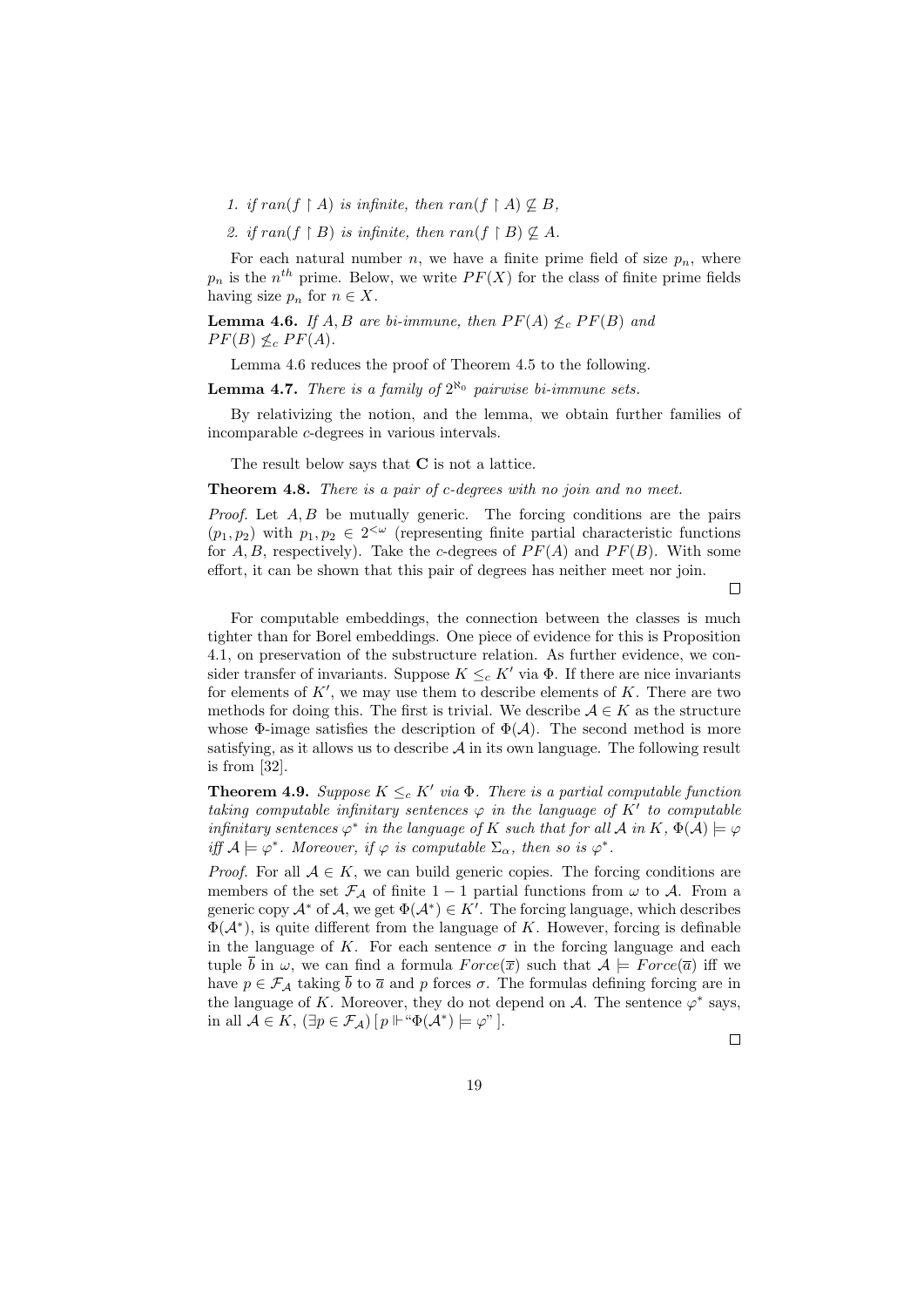# 5 Computable structures of high Scott rank

We return to computable structures. By Theorem 2.7, these structures all have Scott rank at most  $\omega_1^{CK} + 1$ . We consider examples of computable structures having different Scott ranks. We begin with structures having computable ranks. The exact value is unimportant—that depends on our choice of definition.

Proposition 5.1. For all computable structures A in the following classes,  $SR(\mathcal{A}) < \omega_1^{CK}$ .

- 1. well orderings,
- 2. superatomic Boolean algebras,
- 3. reduced Abelian p-groups.

For 2, note that a countable superatomic Boolean algebra can be expressed as a finite join of  $\alpha$ -atoms, for some countable ordinal  $\alpha$ . In a computable Boolean algebra A, any element that bounds  $\alpha$ -atoms for all computable ordinals  $\alpha$  can be split into two disjoint elements with this feature. It follows that if  $\mathcal A$  bounds  $\alpha$ -atoms for all computable ordinals  $\alpha$ , then it has an atomless subalgebra, so it cannot be superatomic. For 3, we show that for a computable Abelian p-group, if the length is not computable, then there is a non-zero divisible element.

Next, we consider computable structures of Scott rank  $\omega_1^{CK} + 1$ . We have already discussed one example, the Harrison ordering. This gives rise to some other structures. In particular, the Harrison Boolean algebra is the interval algebra of the Harrison ordering. The Harrison Abelian p-group is the Abelian p-group of length  $\omega_1^{CK}$ , with all infinite Ulm invariants, and with a divisible part of infinite dimension. Clearly, the Harrison Boolean algebra has a computable copy. The Harrison Abelian p-group does as well.

Theorem 5.2. The Harrison Boolean algebra, and the Harrison Abelian p-groups have Scott rank  $\omega_1^{CK} + 1$ .

In the Harrison Boolean algebra, any non-superatomic element has Scott rank  $\omega_1^{CK}$ . In the Harrison Abelian p-group, any divisible element has Scott rank  $\omega_1^C$ . In the Harrison Abendan *P*-group, any constant  $\omega_1^{CK}$ . See [20] for more about these structures.

Finally, we turn to Scott rank  $\omega_1^{CK}$ . The following is in [36].

**Theorem 5.3 (Makkai).** There is an arithmetical structure of Scott rank  $\omega_1^{CK}$ .

In [33], Makkai's example is made computable.

**Theorem 5.4.** There is a computable structure of rank  $\omega_1^{CK}$ .

There are two proofs in [33]. The first simply codes Makkai's example in a computable structure, without examining it. The second proof re-works Makkai's construction, incorporating suggestions of Shelah and Sacks. The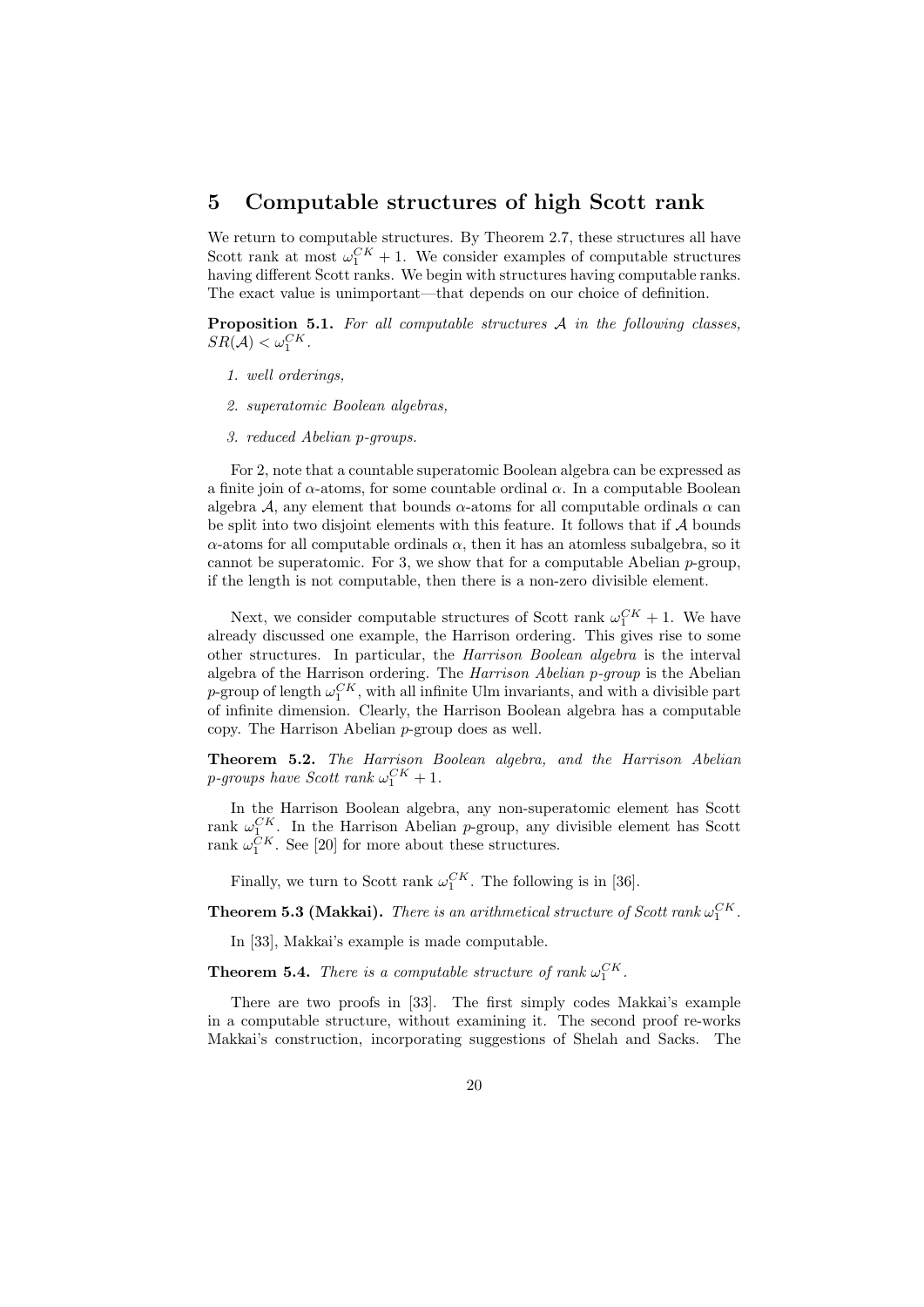structures are "group trees". To obtain a group tree, we start with a tree. Next, we define a family of groups, one for each level of the tree. Using the groups, we get a new, more homogeneous tree structure. We then throw away most of the structure. We retain a family of unary functions, one for each element. Morozov [41] gives a nice description of the construction. He was interested in the fact that if we start with a computable tree  $T$  having a path but no hyperarithmetical path, then the resulting group tree (Morozov calls it a "polygon") has non-trivial automorphisms but no hyperarithmetical ones. The Harrison ordering (as originally constructed) has no hyperarithmetical infinite decreasing sequence, so it also has no non-trivial hyperarithmetical automorphisms.

#### 5.1 Trees

In [13], there are simpler examples of computable structures of rank  $\omega_1^{CK}$ , which are just trees. We consider subtrees of  $\omega^{\langle \omega \rangle}$  and their isomorphic copies. We write  $\emptyset$  for the top node. To describe the examples, we need some terminology. We define tree rank for  $a \in T$ , and for T itself.

#### Definition 10.

- 1.  $rk(a) = 0$  if a is terminal,
- 2. for an ordinal  $\alpha > 0$ ,  $rk(a) = \alpha$  if all successors of a have ordinal rank, and  $\alpha$  is the first ordinal greater than any of these ranks,
- 3.  $rk(a) = \infty$  if a does not have ordinal rank.

We let  $rk(T) = rk(\emptyset)$ .

**Fact.**  $rk(a) = \infty$  iff there is a path through a.

For a tree T, let  $T_n$  be the set of elements at level n.

**Definition 11.** The tree  $T$  is rank-homogeneous if

- 1. for all  $a \in T_n$  and all ordinals  $\alpha$ , if there exists  $b \in T_{n+1}$  with  $rk(b) = \alpha < rk(a)$ , then a has infinitely many successors a' with  $rk(a') = \alpha.$
- 2. for all  $a \in T_n$  with  $rk(a) = \infty$ , a has infinitely many successors a' with  $rk(a')=\infty.$

The following is clear.

**Proposition 5.5.** If T and T' are rank-homogeneous trees, and for all n,  $T_n$ and  $T'_n$  represent the same ranks, then  $T \cong T'$ .

**Definition 12.** A tree  $T$  is thin if for all  $n$ , the set of ordinal ranks of elements of  $T_n$  has order type at most  $\omega \cdot n$ .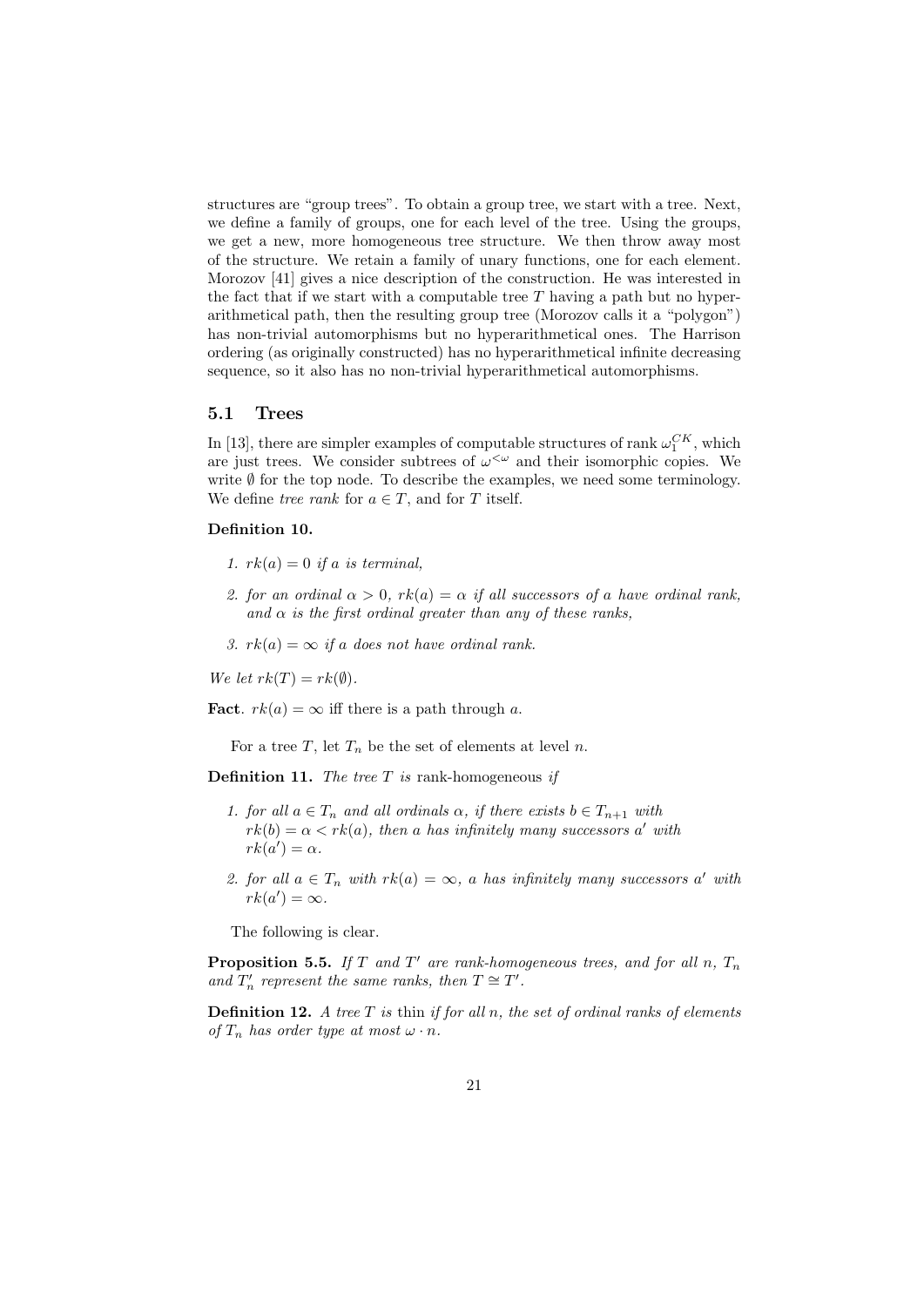We use thinness in the following way.

**Proposition 5.6.** If T is a computable thin tree, then for each n, there is some computable  $\alpha_n$  such that for all  $a \in T_n$ , if  $rk(a) \geq \alpha_n$ , then  $rk(a) = \infty$ .

To show that there is a computable tree of Scott rank  $\omega_1^{CK}$ , we show the following.

#### Theorem 5.7.

- 1. There is a computable, thin, rank-homogeneous tree  $T$  such that  $T$  has a path but no hyperarithmetical path.
- 2. If  $T$  is a computable, thin, rank-homogeneous tree such that  $T$  has a path but no hyperarithmetical path, then  $SR(T) = \omega_1^{CK}$ .

*Proof.* Part 1 is proved using Barwise-Kreisel Compactness. There is a  $\Pi_1^1$  set of computable infinitary sentences describing the desired tree, and we show, in several steps, that every  $\Delta_1^1$  subset has a computable model.

For Part 2, first we note that the orbit of each tuple in  $T$  is defined by a computable infinitary formula—this is where we use thinness. It follows that  $SR(T) \leq \omega_1^{CK}$ . To show that  $SR(T) \geq \omega_1^{CK}$ , we show that if a and b are elements of T at the same level, and are such that  $rk(a) = \infty$  and b has computable tree rank at least  $\geq \omega \cdot \alpha$ , then  $a \equiv^{\alpha} b$ . In fact, two tuples are  $\alpha$ -equivalent if they generate isomorphic subtrees and for each pair of corresponding elements in the two subtrees, either the tree ranks match, or else both are at least  $\omega \cdot \alpha$ .  $\Box$ 

In [11], examples are given of structures of Scott rank  $\omega_1^{CK}$  in further familiar classes.

Theorem 5.8. Each of the following classes contains computable structures of Scott rank  $\omega_1^{CK}$ :

- 1. undirected graphs,
- 2. fields of any fixed characteristic,
- 3. linear orderings.

To prove Theorem 5.8, we use some special computable embeddings.

**Definition 13.** Let  $\Phi$  be an embedding of K in K'. We say that  $\Phi$  has the rank preservation property if for all computable  $A \in K$ , either A and  $\Phi(A)$  both have computable Scott rank, or else they have the same non-computable Scott rank.

**Theorem 5.9.** For each of the following pairs of classes  $(K, K')$ , there is a computable embedding of K in K' with the rank preservation property:

1. K is the class of trees and  $K'$  is the class of undirected graphs,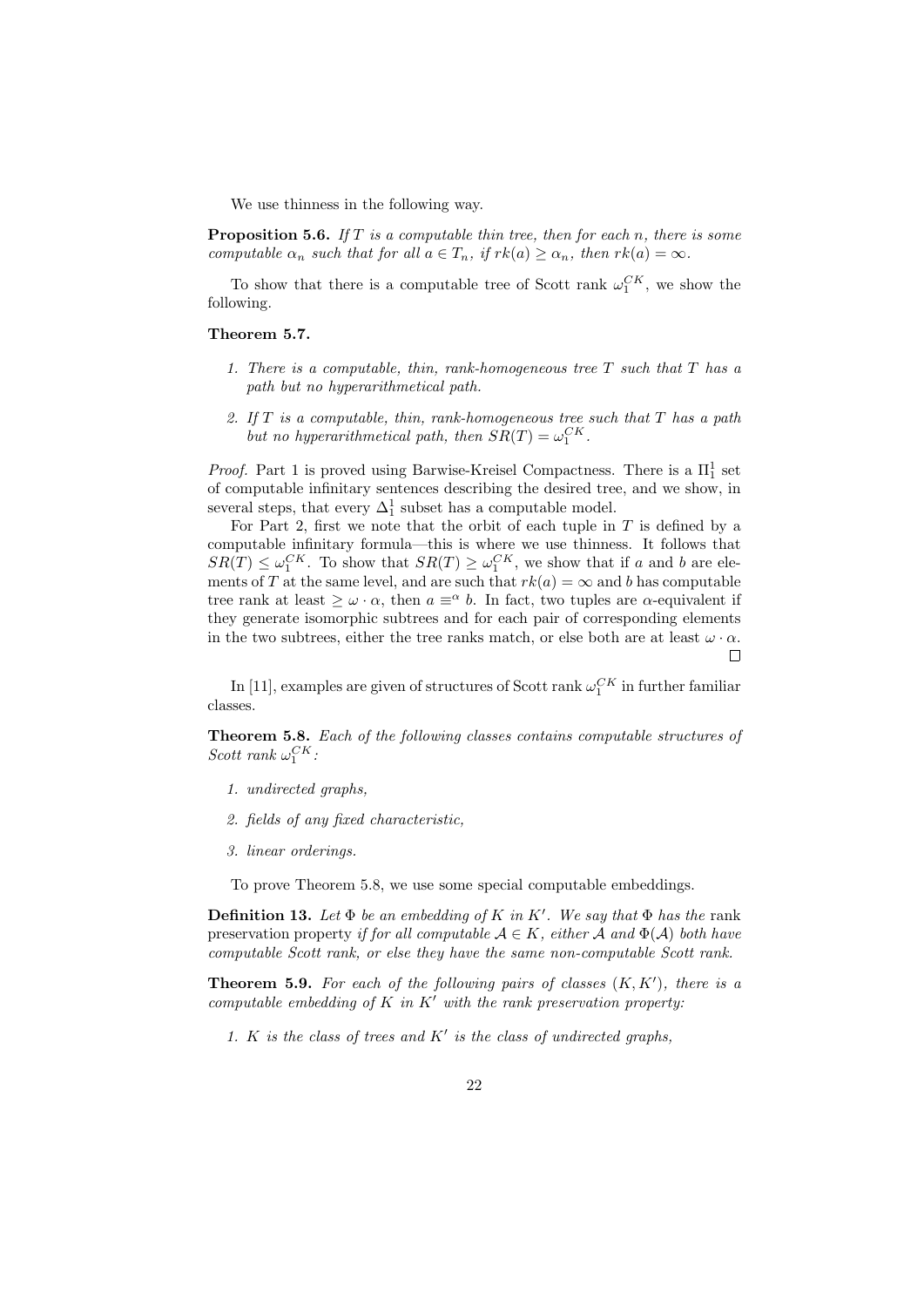2. K is the class of undirected graphs and  $K'$  is the class of fields, of any desired characteristic,

#### 3. K is the class of undirected graphs and  $K'$  is the class of linear orderings.

*Proof.* For 1, if G is the graph corresponding to a tree T, then we have a copy  $T_G$  of T, which is definable in G using existential formulas. Each automorphism of  $T_{\mathcal{G}}$  extends to an automorphism of  $\mathcal{G}$ . This implies that if  $\mathcal{G}$  has Scott rank less than  $\omega_1^{CK}$ , or at most  $\omega_1^{CK}$ , then so does T. In addition, for each tuple  $\bar{b}$  in G, there is an existential formula defining the orbit of  $\bar{b}$  under automorphisms that fix the elements of  $T_g$ . This implies that if T has Scott rank less than  $\omega_1^{CK}$ , or at most  $\omega_1^{CK}$ , then so does  $\mathcal{G}$ .

For 2, we use the embedding of graphs in fields described in Section 4 (a variant of the one due to Friedman and Stanley). There is a copy of the graph sitting in the corresponding field as a quotient of a definable structure by a definable congruence relation, and we obtain rank preservation by proving properties analogous to the ones above.

For 3, we use the embedding of graphs in linear orderings described in Section 4 (due to Friedman and Stanley). There is no copy of the graph definable, even as a quotient structure, in the corresponding linear ordering. Even so, the orbit of each tuple in the graph corresponds to an orbit of an element in the linear ordering, and each orbit in the linear ordering is determined by an existential formula together with a finite tuple of orbits from the graph.

 $\Box$ 

Definition 14. A computable structure A of non-computable rank is computably approximable if every computable infinitary sentence  $\sigma$  true in A is also true in some computable  $\mathcal{B} \not\cong \mathcal{A}$ .

For all we know, every computable structure of high rank is computably approximable. Failure to be computably approximable is equivalent to existence of a computable infinitary pseudo-Scott sentence.

Sometimes we want a stronger computable approximability.

Definition 15. Suppose A is computable, with non-computable Scott rank. We say that A is strongly computably approximable if for all  $\Sigma_1^1$  sets S, there is a uniformly computable sequence  $(C_n)_{n \in \omega}$  such that if  $n \in S$ , then  $C_n \cong A$ , and if  $n \notin S$ , then  $\mathcal{C}_n$  has computable rank.

Example: The Harrison ordering is strongly computably approximable.

**Theorem 5.10.** There is a computable tree T such that  $SR(T) = \omega_1^{CK}$  and T is strongly computably approximable.

The proof of Theorem 5.10 in [13] uses the technical proposition below. The proposition below refers to Kleene's system for assigning numbers to ordinals. The system  $\mathcal{O}$ , with a partial ordering  $\langle \mathcal{O} \rangle$ , assigns many notations to a single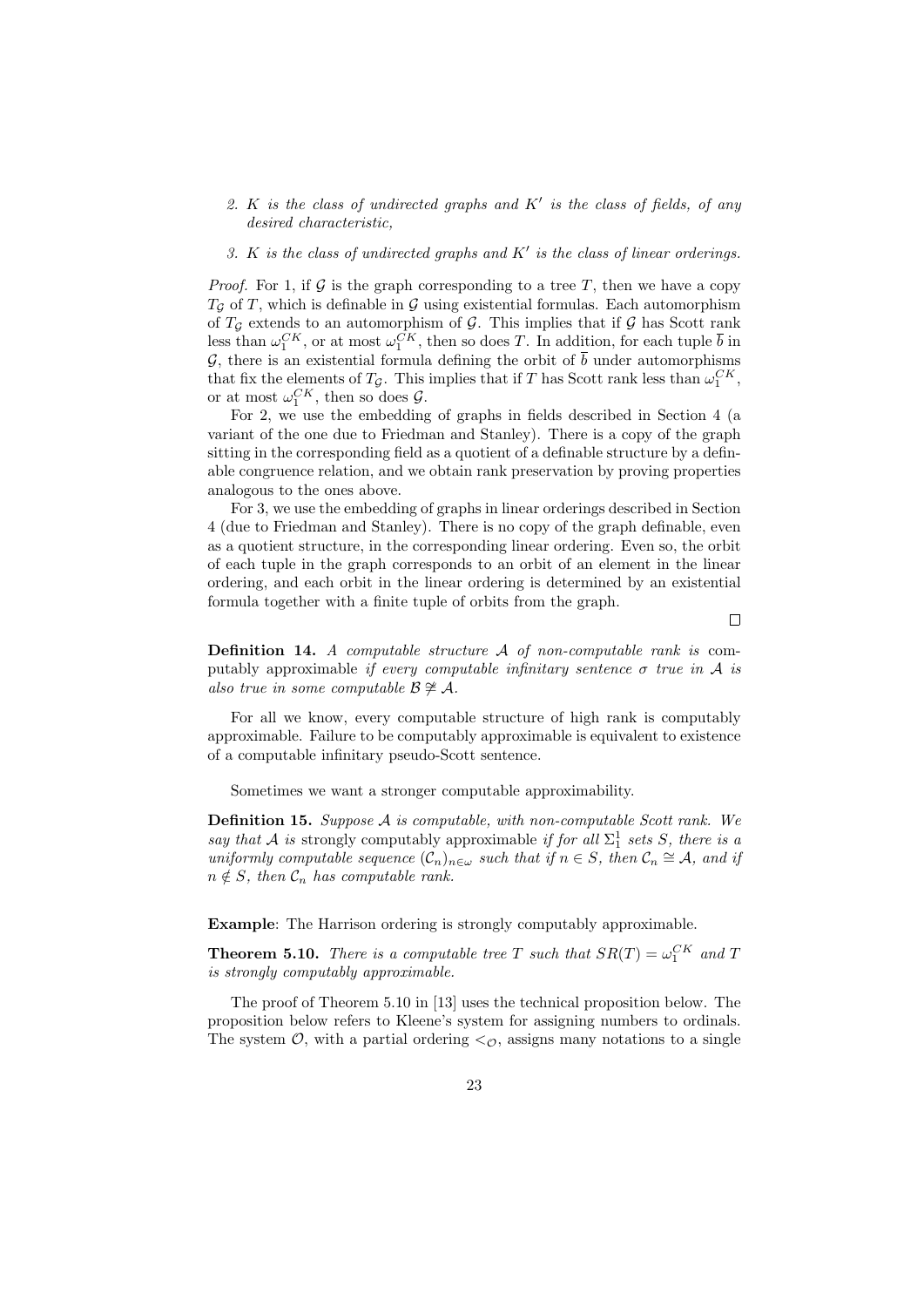ordinal. However, for path P through  $\mathcal{O}$ , there is a unique notation a for each computable ordinal  $\alpha$ . In the proof of Theorem 5.10, the path P comes from an initial segment of a Harrison ordering. We write  $|a|$  for the ordinal with notation a.

**Proposition 5.11.** Let P be a path through  $\mathcal{O}$ . Let A be a computable structure. Let  $(A_a)_{a \in P}$  be a uniformly computable family of structures. Suppose that the following are satisfied:

- 1.  $A_a$  satisfies the computable  $\Sigma_{|a|}$  sentences true in A.
- 2.  $(\leq_a)_{a \in P}$  are reflexive, transitive binary relations on tuples from the structures  $A_a$
- 3. the relations have the back-and-forth property; i.e.,  $\leq_0$  preserves satisfaction of quantifier-free formulas, and if  $(A_a, \overline{a}) \leq_b (A'_a, \overline{a}')$ , and  $b' < \infty b$ , then for all  $\bar{c}'$ , there exists  $\bar{c}$  such that  $(\mathcal{A}_{a'}, \bar{a}', \bar{c}') \leq_{b'} (\mathcal{A}_{a}, \bar{a}, \bar{c})$ , and
- 4. the restriction of  $\leq_b$  to pairs  $(\overline{a}, \overline{a}')$ , where  $\overline{a} \in A_a$  and  $\overline{a}' \in A_{a'}$ , is c.e. uniformly in  $b, a, a'$ .

Then for any  $\Sigma_1^1$  set S, there is a uniformly computable sequence  $(\mathcal{C}_n)_{n\in\omega}$  such that if  $n \in S$ , then  $C_n \cong A$ , and if  $n \notin S$ , then  $C_n \cong A_a$ , for some  $a \in P$ .

Proof. The proof of Proposition 5.11 is a priority construction with actions described by a  $\Pi^1_1$  set  $\Gamma$  of computable infinitary sentences. To show that every  $\Delta_1^1$  subset of  $\Gamma$  is satisfied, we use an infinitely nested priority construction. We then apply Barwise-Kreisel Compactness.

 $\Box$ 

The conditions of Proposition 5.11 seem very strong. However, with effort, we can show that they are satisfied by a special tree of Scott rank  $\omega_1^{CK}$ , and a family of approximating trees of computable rank.

In [11], Theorem 5.10 is combined with Theorem 5.9, to produce further structures of Scott rank  $\omega_1^{CK}$  that are strongly computably approximable.

Theorem 5.12. There are strongly computably approximable structures of Scott rank  $\omega_1^{CK}$  in each of the following classes:

- 1. undirected graphs,
- 2. fields of any characteristic,
- 3. linear orderings.

Moreover, in each case, the approximating structures have computable Scott rank.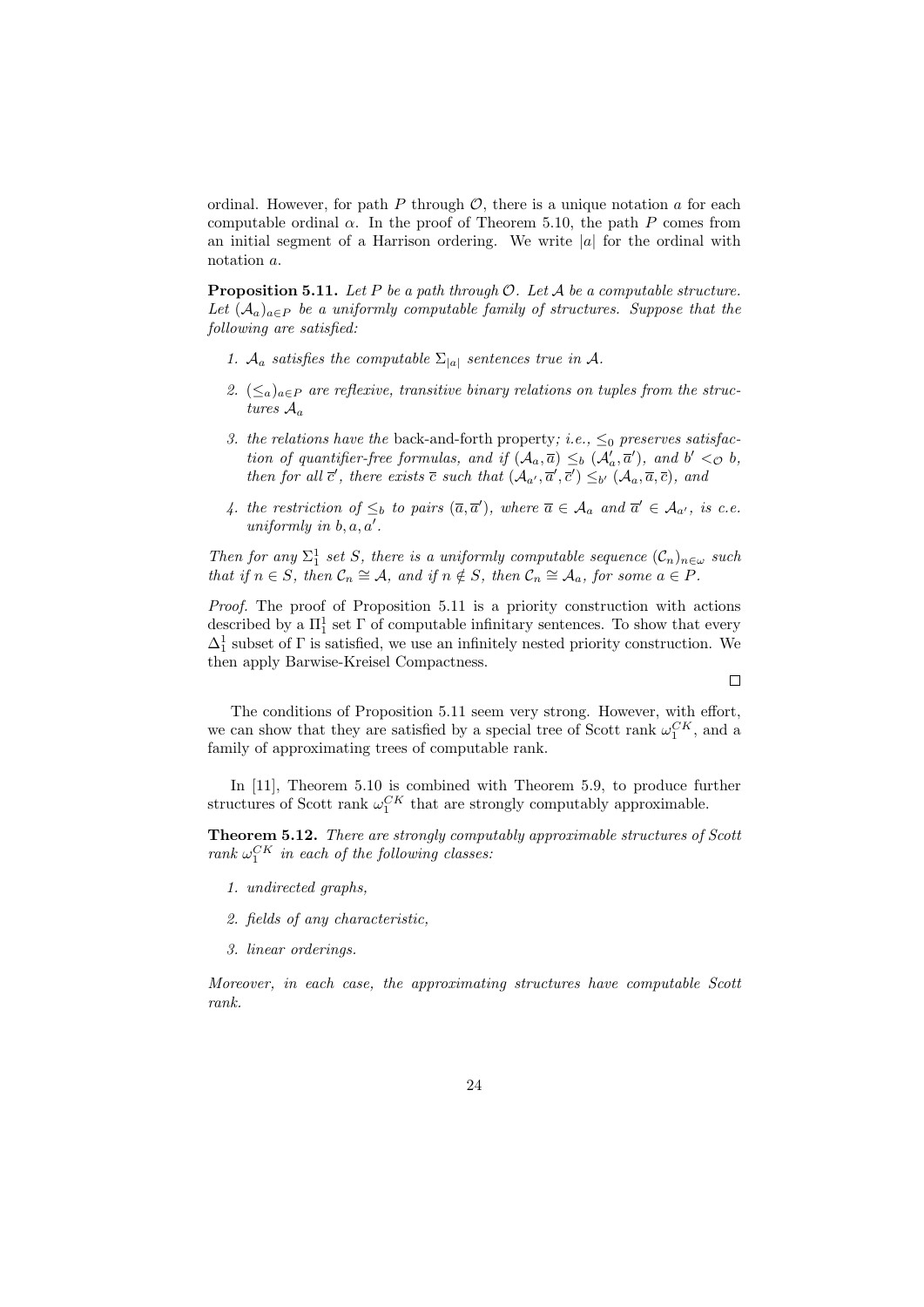# References

- [1] Ash, C. J., and J. F. Knight, Computable Structures and the Hyperarithmetical Hierarchy, Elsevier, 2000.
- [2] Baldwin, J., and A. Lachlan, "On strongly minimal sets", J. Symb. Logic, vol. 36(1971), pp. 79–96.
- [3] Barker, E., "Back and forth relations for reduced Abelian  $p$ -groups",  $An$ nals of Pure and Appl. Logic, vol. 75 (1995), pp. 223–249.
- [4] Barwise, J., "Infinitary logic and admissible sets", *J. Symb. Logic*, vol. 34(1969), pp. 226–252.
- [5] Becker H. and A. S. Kechris, The Descriptive Set Theory of Polish Group Actions, Cambridge, 1996.
- [6] Buechler, S., "Vaught's conjecture for superstable theories of finite rank", to appear in Annals of Pure and Appl. Logic.
- [7] Calvert, W., "The isomorphism problem for classes of computable fields", Arch. for Math. Logic, vol. 43(2004), pp. 327–336.
- [8] Calvert, W., "The isomorphism problem for computable Abelian  $p$ -groups of bounded length", J. Symb. Logic, vol. 70(2005), pp. 331–345.
- [9] Calvert, W., "Algebraic structure and algorithmic structure", Ph.D. thesis, University of Notre Dame, 2005.
- [10] Calvert, W., D. Cummins, S. Miller, and J. F. Knight, "Comparing classes of finite structures", Algebra and Logic, vol. 43(2004), pp. 365–373.
- [11] Calvert, W., S. S. Goncharov, and J. F. Knight, "Computable structures of Scott rank  $\omega_1^{CK}$  in familiar classes, pre-print.
- [12] Calvert, W., V. S. Harizanov, J. F. Knight, and S. Miller, "Index sets of computable structures", pre-print.
- [13] Calvert, W., J. F. Knight, and J. M. Young, "Computable trees of Scott rank  $\omega_1^{CK}$  and computable approximation", pre-print.
- [14] Csima, B., A. Montalban, and R. Shore, "Boolean algebras, Tarski invariants, and index sets", pre-print.
- [15] Ershov, Yu. L., Enumeration Theory, Siberian School of Algebra and Logic (Russian), Kluwer (English), 1974.
- [16] Friedman, H., and L. Stanley, "A Borel reducibility theory for classes of countable structures", J. Symb. Logic, vol. 54(1989), pp. 894–914.
- [17] Goncharov, S. S., "Constructive Boolean algebras", in Third All-Union Conf. in Math. Logic, Novosibirsk (1974).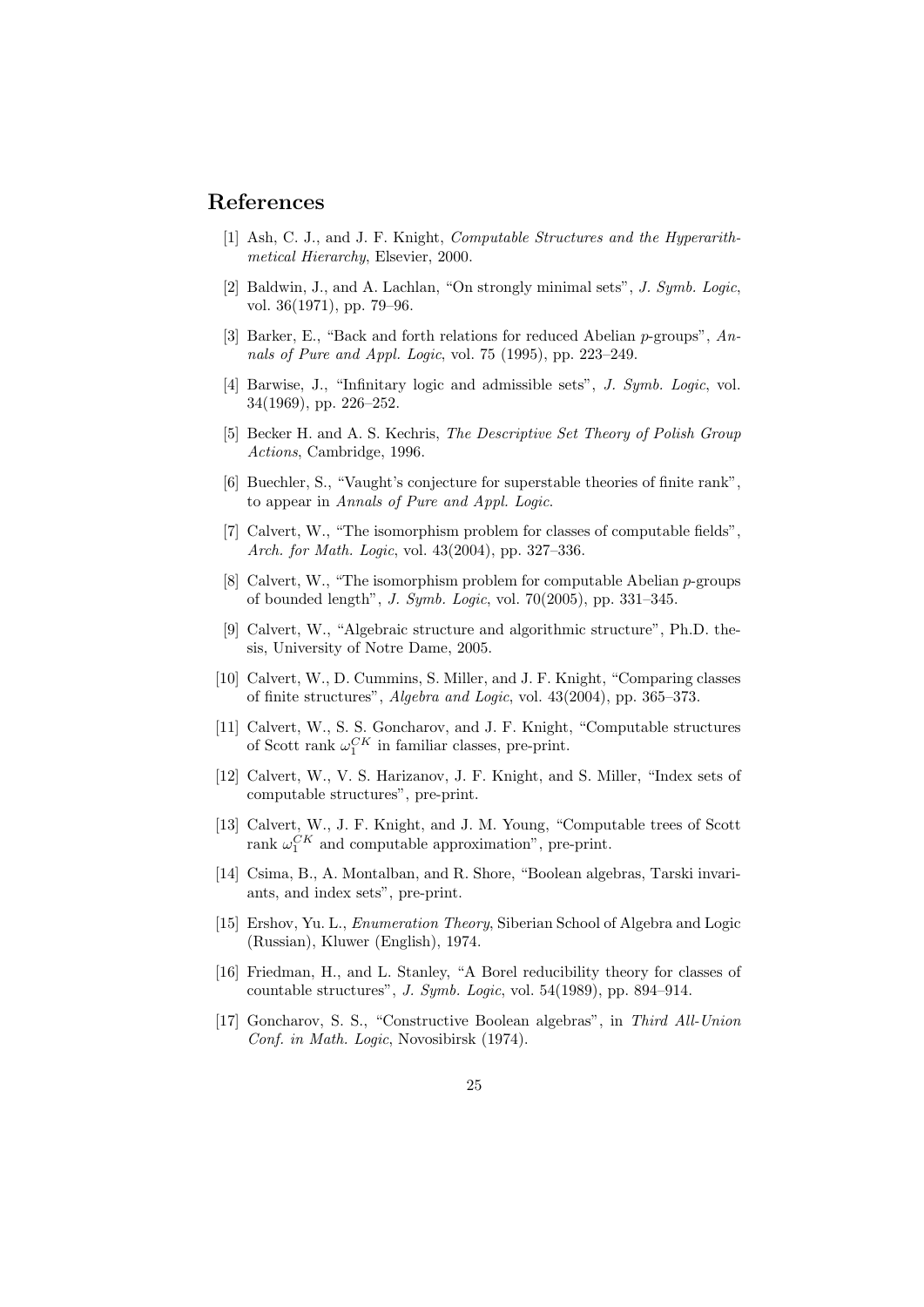- [18] Goncharov, S. S., and V. D. Dzgoev, "Autostability of models", Algebra and Logic, vol. 19(1980), pp. 45-58 (Russian), pp. 28-37 (English).
- [19] Goncharov, S. S., Countable Boolean Algebras, Siberian School of Algebra and Logic (Russian version), Kluwer (English version), 1996.
- [20] Goncharov, S. S., V. S. Harizanov, J. F. Knight, and R. Shore,  ${}^{\omega}\Pi^1_1$  relations and paths through  $\mathcal{O}$ ", J. Symb. Logic, vol. 69(2004), pp. 585–611.
- [21] Goncharov, S. S., and J. F. Knight, "Computable structure and nonstructure theorems", Algebra and Logic, vol. 41(2002) (English), pp. 351– 373.
- [22] Harrison, J., "Recursive pseudo well-orderings", Transactions of the Amer. Math. Soc., vol. 131(1968), pp. 526–543.
- [23] Hjorth, G., "The isomorphism relation on countable torsion-free Abelian groups", Fund. Math., vol. 175(2002), pp. 241–257.
- [24] Hjorth, G., and A. S. Kechris, "Recent developments in the theory of Borel reducibility", Fund. Math., vol. 170(2001), pp. 21–52.
- [25] Hodges, W., "What is a structure theory", *Bull. London Math. Soc.*, vol. 19(1987), pp. 209–237.
- [26] Jockusch, C. G., "The degrees of bi-immune sets", Z. Math. Logik Grundlagen Math., vol. 15(1969), pp. 135–140.
- [27] Kaplansky, I., Infinite Abelian groups, University of Michigan Press, 1969.
- [28] Keisler, H. J., Model Theory for Infinitary Logic, North-Holland, 1971.
- [29] Ketonen, J., "The structure of countable Boolean algebras", Ann. Math. vol. 108(1976), pp. 41–89.
- [30] Khisamiev, N. G., "The arithmetic hierarchy of Abelian groups", Sibirsk. Mat. Zh., vol. 29(1988), pp. 144–159.
- [31] Khisamiev, N. G., "Constructive Abelian groups", in Handbook of Recursive Mathematics, vol. II, ed. by Ershov et al, Elsevier, 1998, pp. 1177– 1231.
- [32] Knight, J. F., "Effective transfer of invariants", submitted to J. Symb. Logic.
- [33] Knight, J. F., and J. M. Young, "Computable structures of rank  $\omega_1^{CK}$ , submitted to J. Math. Logic.
- [34] Koppelberg, S., Handbook of Boolean Algebras, vol. 1, ed. by J. D. Monk and R. Bonnet, North Holland, 1989.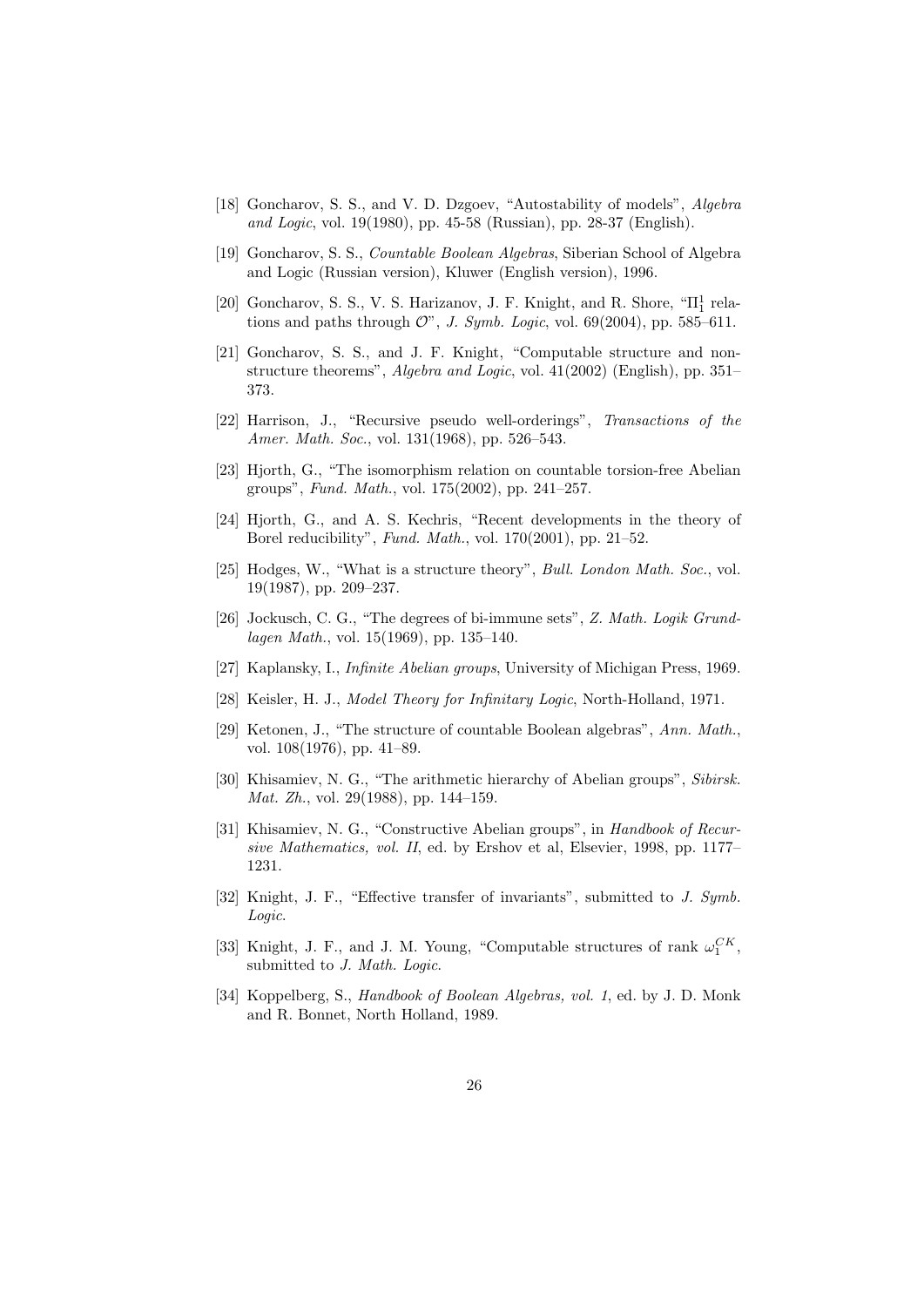- [35] Kreisel, G., "Set theoretic problems suggested by the notion of potential totality", in Infinitistic Methods, Oxford, 1961, pp. 103–140.
- [36] Makkai, M., "An example concerning Scott heights", J. Symb. Logic, vol. 46(1981), pp. 301–318.
- [37] A. W. Miller, "On the Borel classification of the isomorphism class of a countable model", Notre Dame J. Formal Logic, vol. 24(1983), pp. 22–34.
- [38] Miller, D. E., "The invariant  $\Pi^0_\alpha$  separation principle", Trans. Amer. Math. Soc., vol. 242(1978), pp. 185-204.
- [39] Morley, M., "Categoricity in power", Trans. Amer. Math. Soc., vol. 114(1965), pp. 514–538.
- [40] Morley, M., "The number of countable models", J. Symb. Logic, vol. 35(1970), pp. 14–18.
- [41] Morozov, A. S., "Groups of computable automorphisms", in Handbook of Recursive Mathematics, ed. by Yu. L. Ershov, et. al., 1998, Elsevier, pp. 311–345.
- [42] Nadel, M. E., "Scott sentences and admissible sets", Annals of Math. Logic, vol. 7(1974), pp. 267–294.
- [43] Nadel, M., " $L_{\omega_1\omega}$  and admissible fragments", in *Model-Theoretic Logics*, vol. 45(1980), pp. 612–622.
- [44] Pierce, R. S., "Countable Boolean algebras", in Handbook of Boolean Algebras, vol. 3, ed. by J. D. Monk and R. Bonnet, North-Holland, 1989, pp. 775–876.
- [45] Ressayre, J.-P., "Models with compactness properties relative to an admissible language", Annals of Math. Logic (now Annals of Pure and Applied Logic), vol.  $11(1977)$ , pp.  $31-55$ .
- [46] Rogers, H., Jr., Theory of Recursive Functions and Effective Computability, McGraw-Hill, New York, 1967.
- [47] Rubin, M., "Theories of linear order", Israel J. of Math., vol. 17(1974), pp. 392–443.
- [48] Sacks, G. E., "Bounds on weak scattering", pre-print.
- [49] Scott, D., "Logic with denumerably long formulas and finite strings of quantifiers", in The Theory of Models, ed. by J. Addison, L. Henkin, and A. Tarski, North-Holland, 1965, pp. 329–341.
- [50] Shapiro, D. B., "Composites of algebraically closed fields", Journal of Algebra, vol. 130 (1990), pp. 176–190.